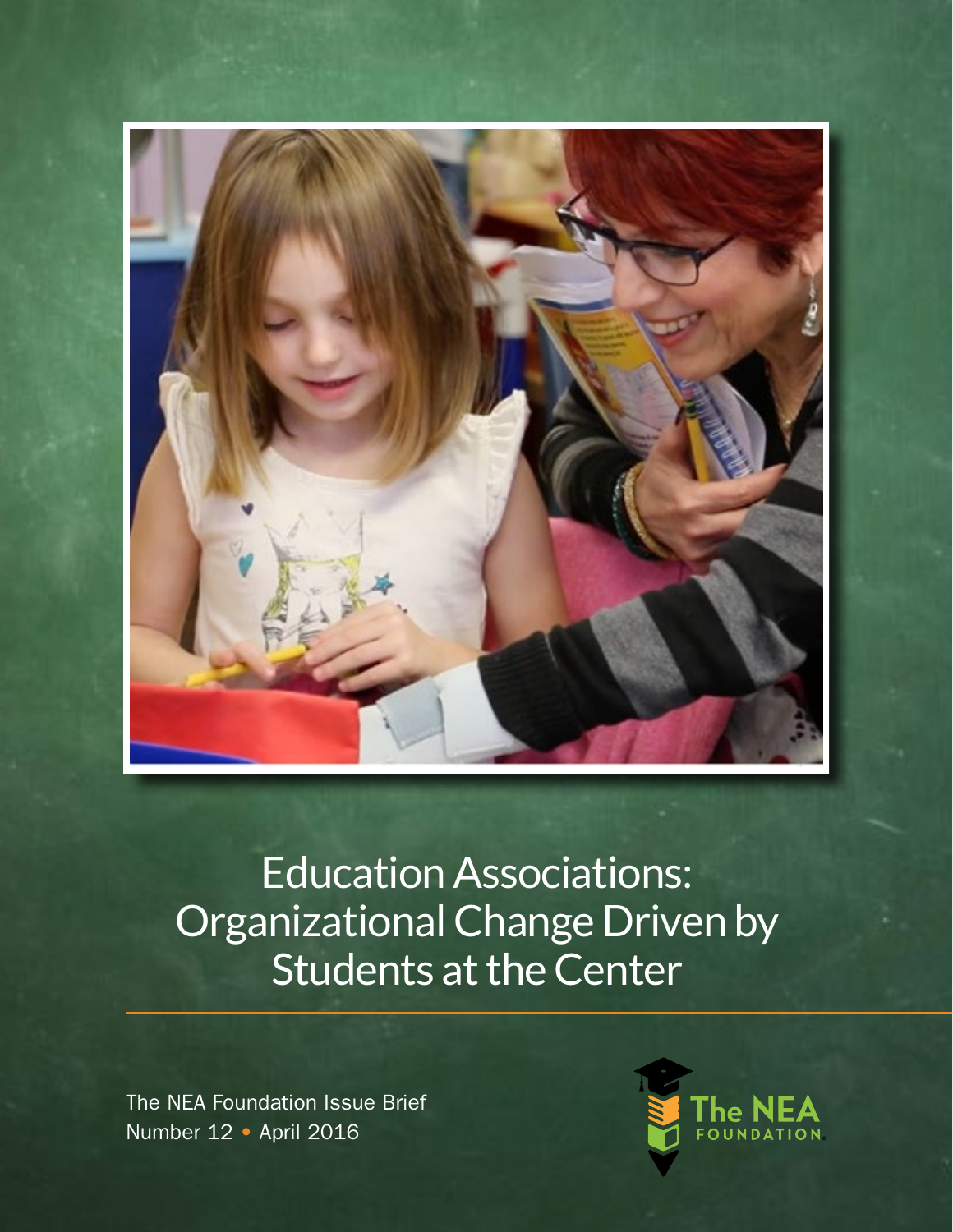### About the NEA Foundation

The NEA Foundation is a public charity supported by contributions from educators' dues, corporate sponsors, foundations and others who support public education initiatives. We partner with education unions, districts, and communities to create powerful, sustainable improvements in teaching and learning. Visit [neafoundation.org](http://www.neafoundation.org) for more information.

### About The NEA Foundation Reports and Issue Briefs

Occasional reports issued by the NEA Foundation provide in-depth coverage and analysis of innovations designed to increase teaching effectiveness and student achievement. Selected innovations are drawn mainly from the NEA Foundation program sites. Issue Briefs provide an engaging snapshot of impactful features of NEA Foundation's local union, district and community collaborative partnerships.

### Acknowledgements

The NEA Foundation would like to thank: Lily Eskelsen (NEA President), Shannan Brown (SJTA President), Mark Simon, and Doug Prouty (former MCEA Presidents), Bonnie Cullison (former MCEA President and The NEA Foundation Vice President of Programs), and Susan Moore Johnson (Director and Principal Investigator, The Project on the Next Generation of Teachers, Harvard Graduate School of Education), for their contributions to this Issue Brief. We also are very grateful for the many contributions of Rodolfo Careaga (primary author of the report), and Liz Dunning (The NEA Foundation Senior Vice President of Programs).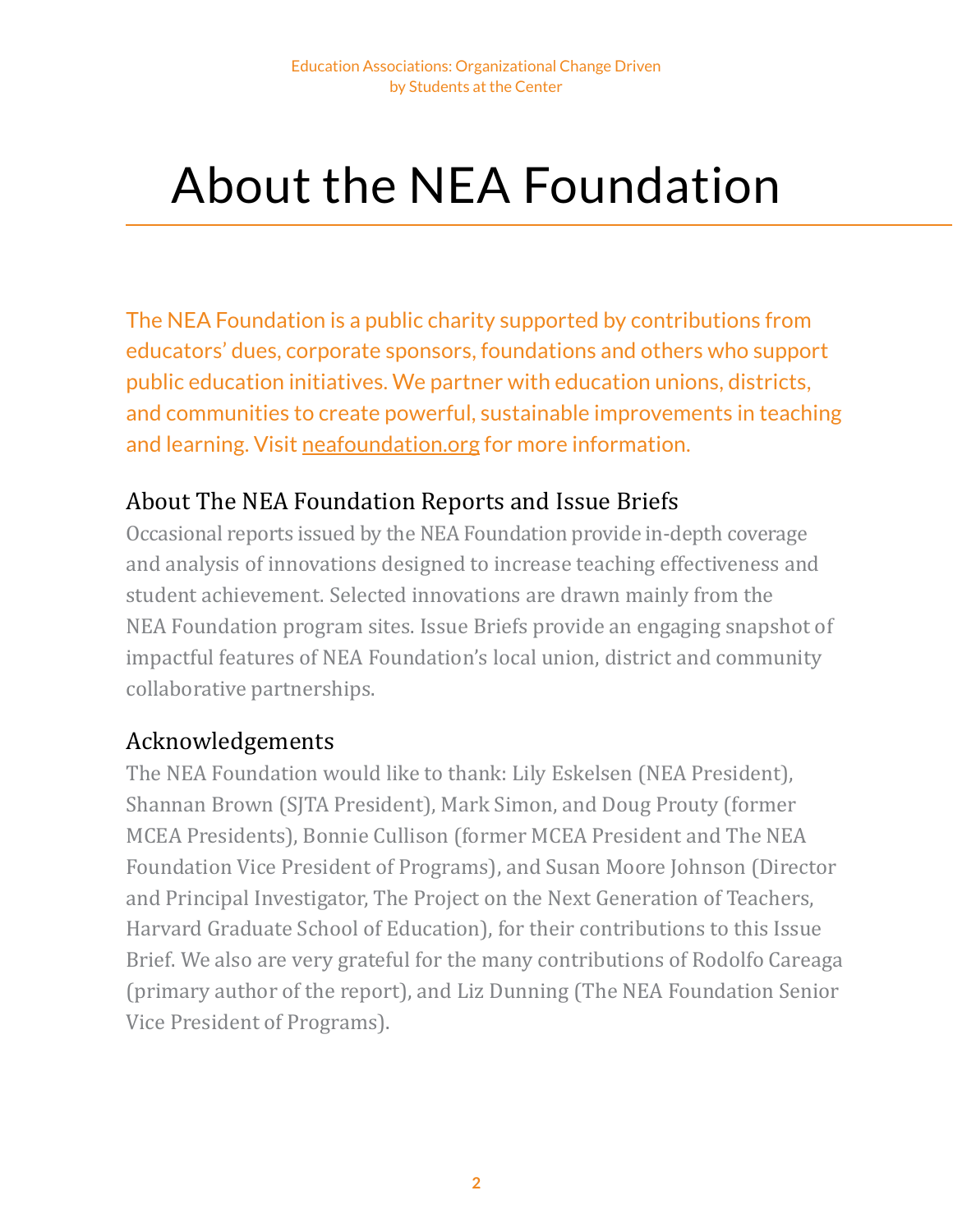### Letter from the President

### **Dear Colleagues:**

Educator association leaders—from the national level to the local level—are revealing the contours of an emerging shared vision, and it is student-centered.

NEA President Lily Eskelsen García expounds upon the core of what the profession is about: "Teachers want to be held to high standards…they want the responsibility and the authority to collaborate with their colleagues and design instruction that interests their students and nurtures the whole child, mind, body and character."<sup>1</sup> In similar thinking on what students need to thrive, Cinda Klickna, Illinois Education Association president, is a strident advocate for expanding school and educator capacity: "Students do not develop high-level cognitive academic skills in a vacuum neuroscience today reassures us of that. Students must feel safe and cared for—embraced, and their background and cultural knowledge tapped by way of making learning relevant to their lives and validating them as esteemed members of our common polity."Local association president Timothy Collins (Springfield Education Association, MA), is often heard articulating the broader purposes of public education; he advocates for educators' collective responsibility not only for academic outcomes, but for the social and emotional growth of students and students' future as engaged citizens in American society.

#### **Board of Directors:**

Crystal Brown *Chair*

Sharon Gallagher-Fishbaugh *Vice Chair*

Donna Meacham Blackman *Secretary-Treasurer*

Kevin Anderson Daayah Bilal-Threats Katie Blot Sean Patrick Corcoran Pedro DeJesus Christian L. Duffus Lily Eskelsen-Garcia Jeff Freund Peter H. Heckman Julian Vasquez Heilig Joni L. Henderson Jerry Johnson Paige Johnson Lola Kelly Valeria Lassiter Carmen Ortiz-McGhee Harriet Sanford *President & CEO* Katherine Underwood Maryann Woods-Murphy Cathy D. Zier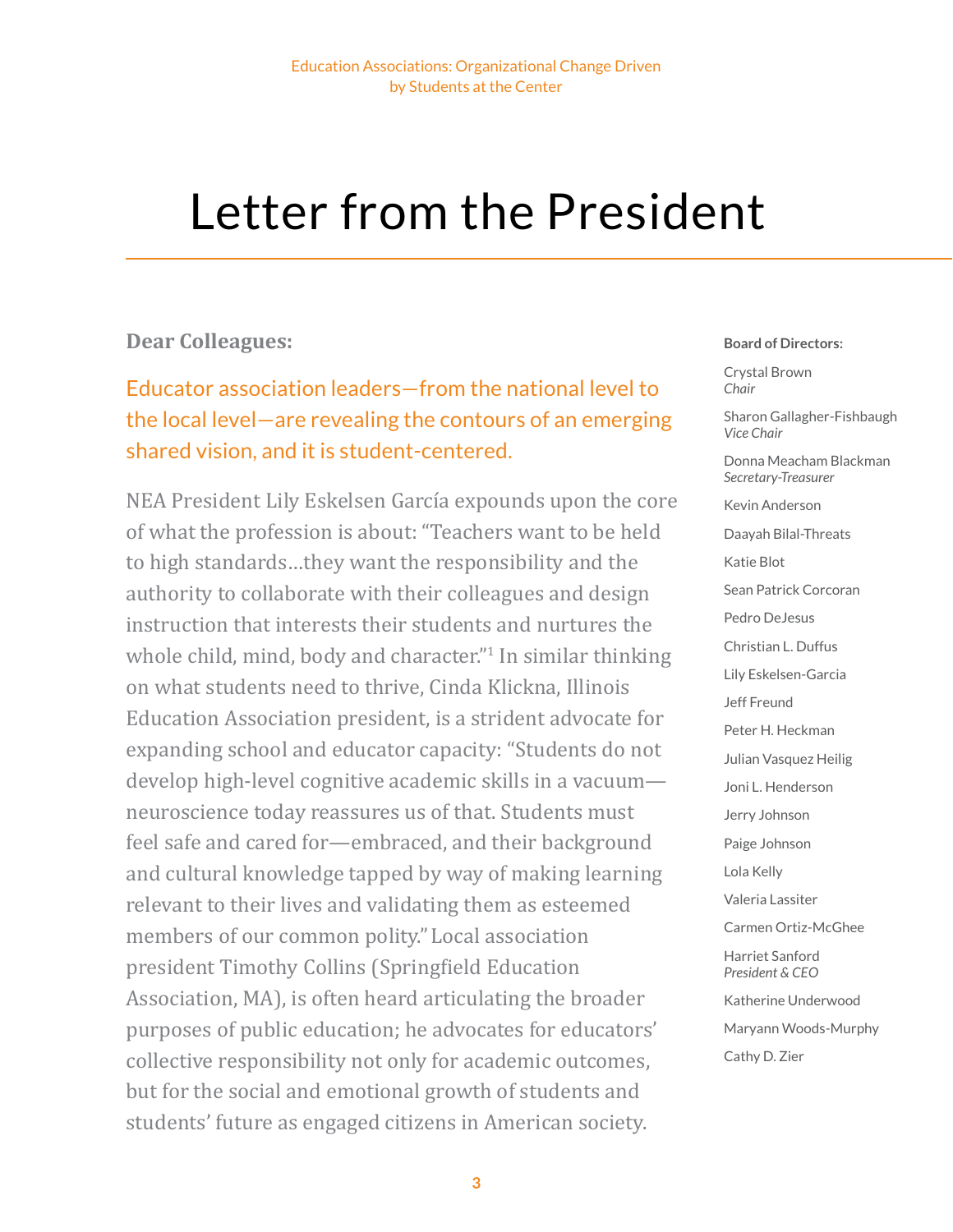This shared vision will help associations navigate the increasingly complex terrain of student needs by advocating for and holding themselves accountable for high instructional standards and a broader range of educator knowledge and skills. It will also help associations navigate the rapidly shifting and polarized landscape of education reform proposals that more often than not tout a one-size-fits-all frame for quick change. By asserting and acting on their understanding of the conceptual and professional complexities underlying teaching and learning, educator associations will continue to be essential organizations for ensuring sustainable improvement in student achievement.

We hope that you will find this Issue Brief helpful as you reflect on the evolution of your own association and examine how it can uphold the highest interests of students and expand its capacity for deep collaboration with all stakeholders within districts, schools and communities.

urret

Harriet Sanford President & CEO

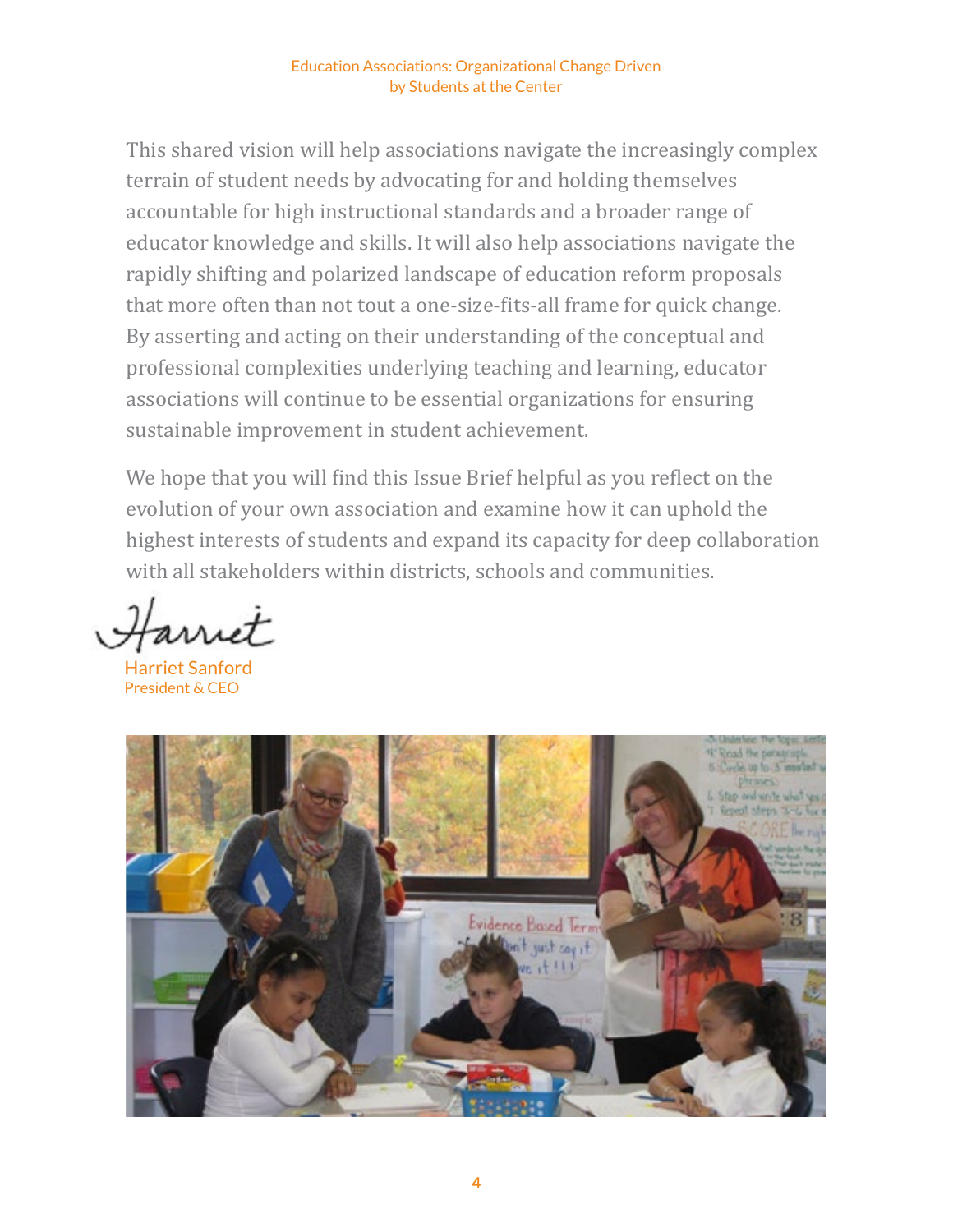### Introduction

Many associations are becoming more effective and vocal advocates for improvement in student achievement by optimizing conditions conducive to high quality teaching and learning. Local partner associations supported by the NEA Foundation are vibrant examples of this trend.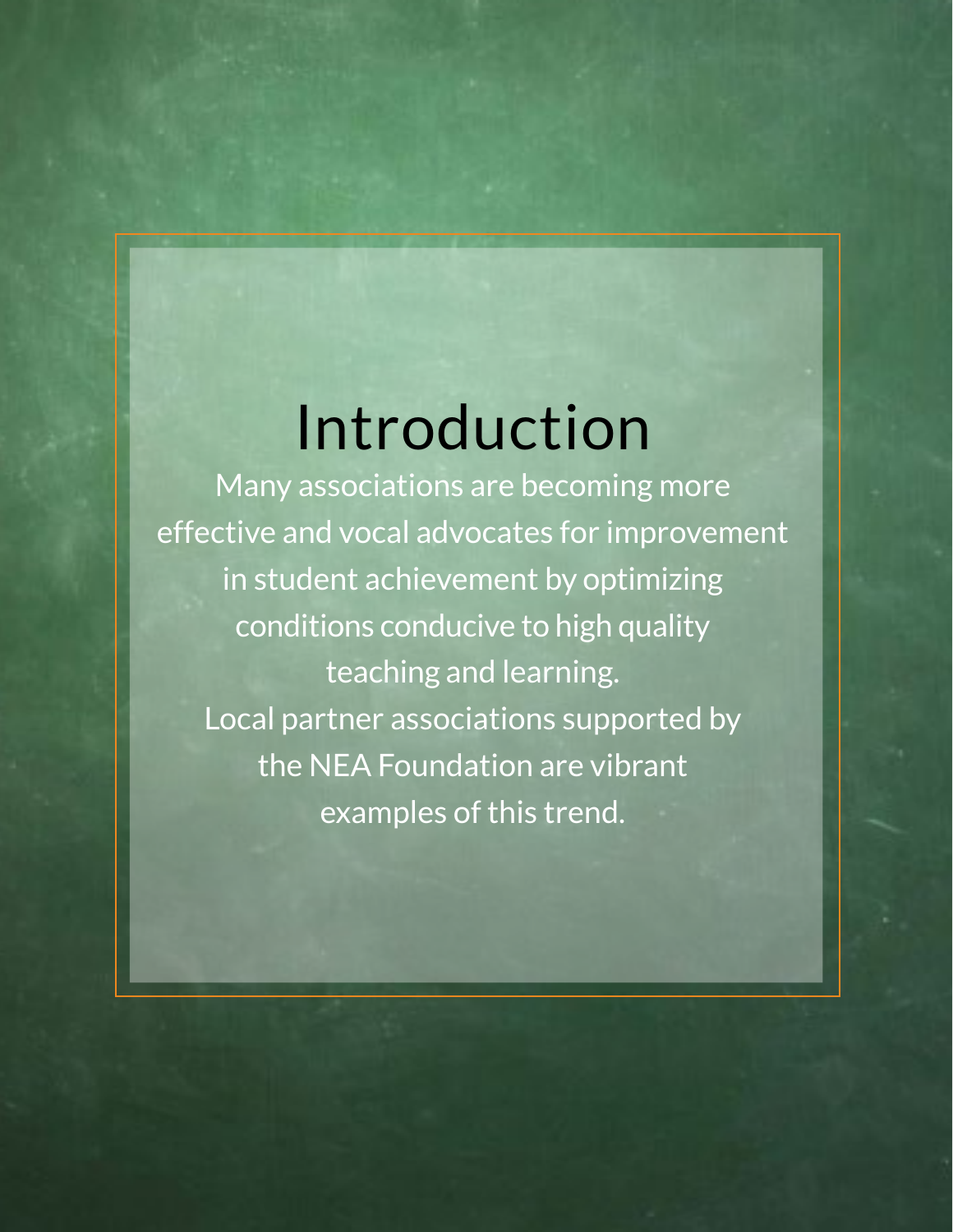recent survey conducted for the NEA Foundation by independent evaluators asked educators participating in the NEA Foundation's Closing the Academic Achievement Gaps Initiative to rate the degree evaluators asked educators participating in the NEA Foundation's Closing the Academic Achievement Gaps Initiative to rate the degree to which their associations embody the characteristics of "high capacity" organizations (for example, a mission or vision that makes explicit the improvement of educational opportunities and improved outcomes for students, promotion of labor-management collaboration around substantive issues of teaching and learning, and support for effective and evidencebased professional learning opportunities).<sup>2</sup>



The survey yielded evidence that NEA Foundation partner associations' organizational characteristics have evolved and that their role has expanded as they engage in deeper work both across their respective districts and within schools. In Columbus, OH, for example, school-based decision-making is being implemented, with a focus on providing greater input and leadership from educators in the structuring and provision of professional learning. This is accomplished through peer assistance and review (PAR),<sup>3</sup> and clinically-based instructional improvement strategies such as "professional rounds" for educators.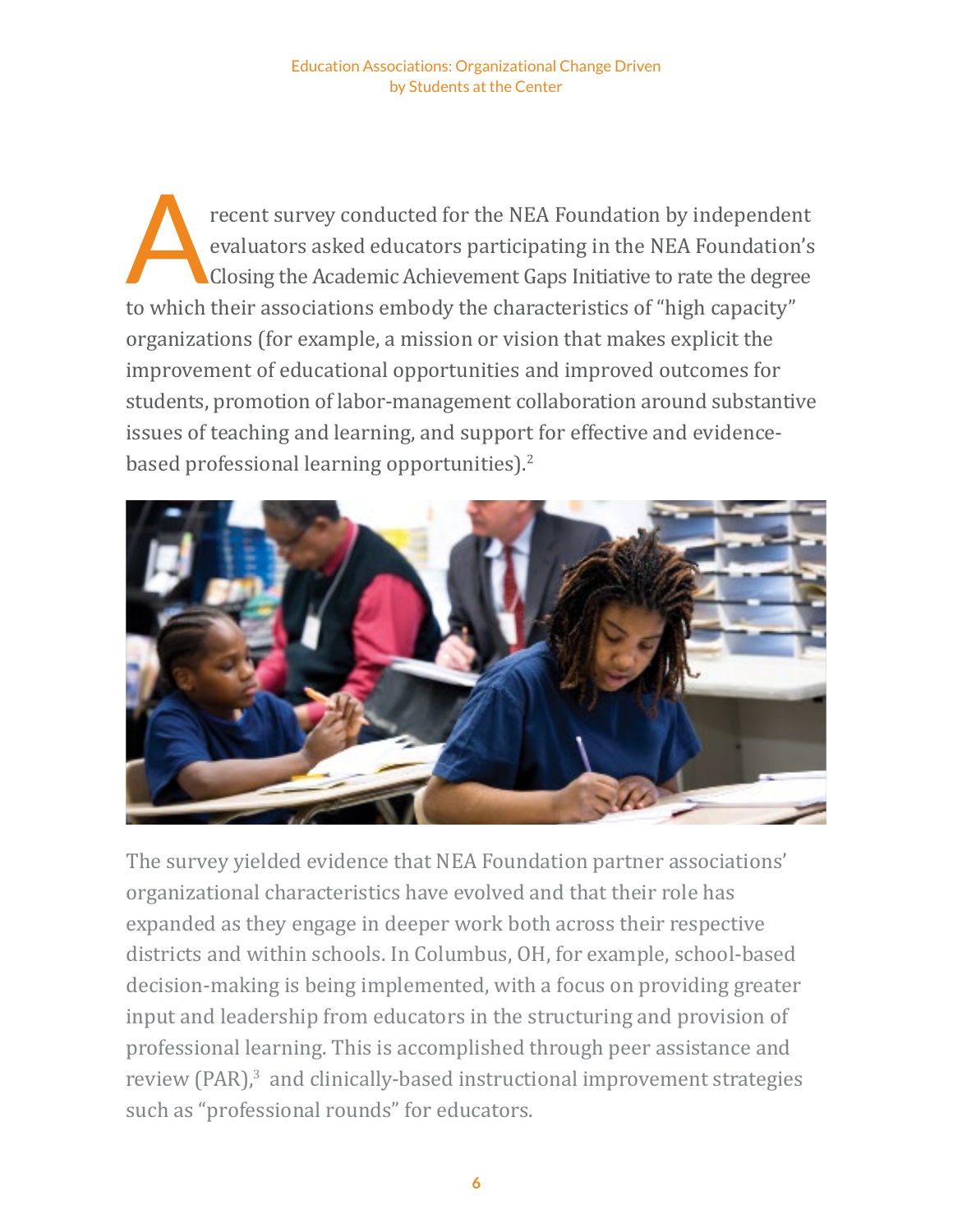During professional rounds, groups of educators participate in structured visits to other schools and formally examine and reflect on a wide array of "problems of practice."<sup>4</sup>

**In Springfield, MA, the association unequivocally asserts its role as a professional association by continuously advocating for and supporting structures and conditions necessary for high quality instruction. The association:**

- spearheaded a study of the use of teacher time, resulting in additional time (three days yearly) for teachers to meet as a professional learning community, examine student performance data and jointly develop evidence-based teacher- and school-specific interventions;<sup>5</sup>
- jointly defined with the district new career opportunity and leadership options for teachers by developing six new teacher leadership roles at higher levels of professional responsibility and compensation;
- has developed formal mechanisms to continuously engage educators in instructional decision-making at the district level, and equally important, at the school level; and
- has directly engaged the community as a partner in closing the gap between home and school through a parent-teacher home visit program.<sup>6</sup>

This Issue Brief asks and explores three key questions that have been posed by practitioners, policy makers and researchers alike, questions that continue to fuel the debate on the role and relevance of associations in today's reform landscape:<sup>7</sup> How are associations developing and codifying a new vision for themselves? What are they doing to make that vision a reality? How are they holding themselves accountable for instructional quality and student outcomes?

In the vignettes presented below, two NEA Foundation association partners—San Juan Teachers Association (SJTA), CA and Montgomery County Education Association (MCEA), MD—provide further insight into how many educators and their associations have approached these questions and with what results.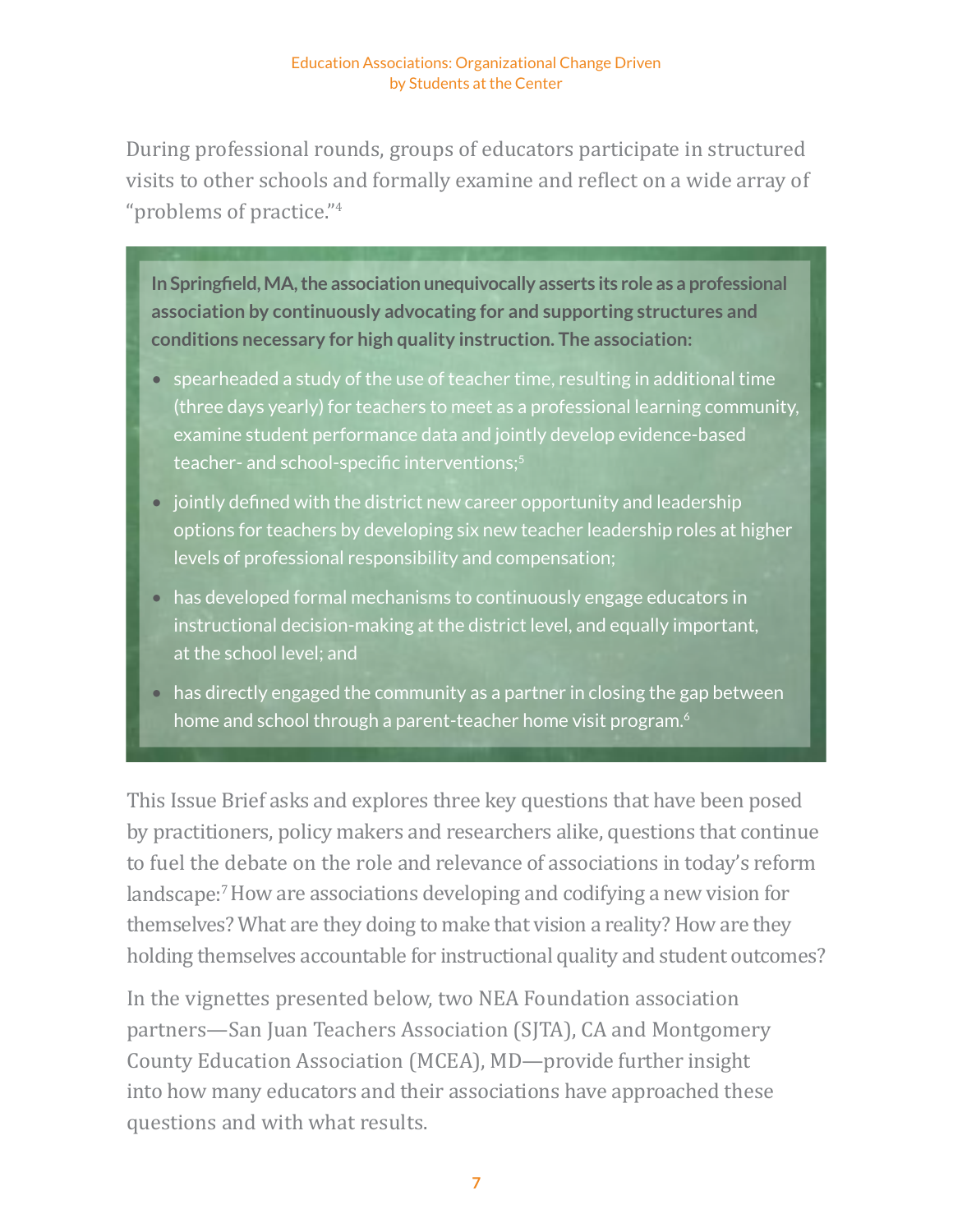## Codifying Student-Centeredness

The San Juan Teachers Association, CA (SJTA)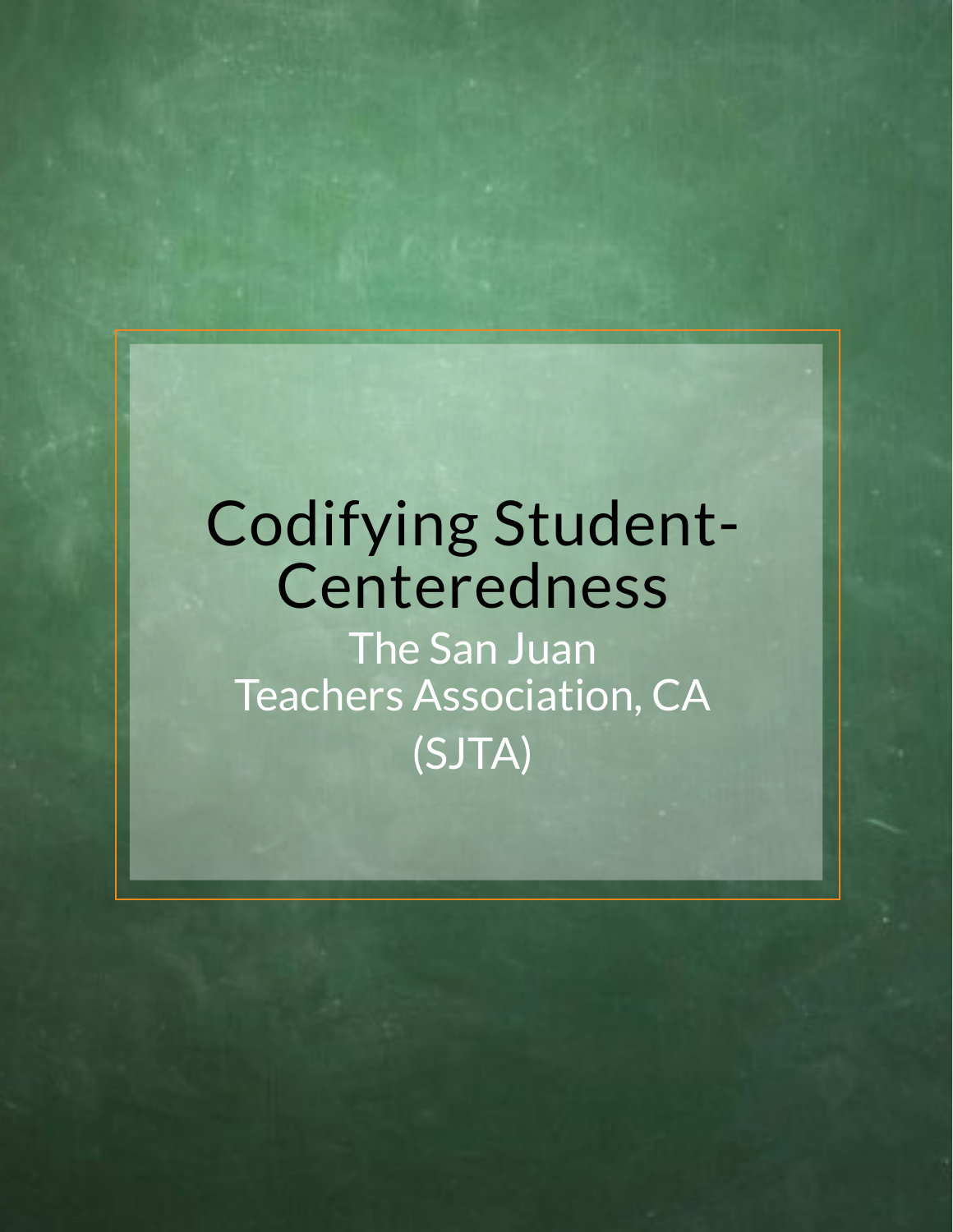n 2011, Shannan Brown, now SJTA President, was chosen to be San Juan<br>Unified Teacher of the Year and later named both Sacramento County<br>and California Teacher of the Year. Asked what defines her leadership Unified Teacher of the Year and later named both Sacramento County and California Teacher of the Year. Asked what defines her leadership of SJTA, she invoked the status of the profession of teaching and its impact on students: "Central to my role is ensuring that the professionals that provide direct services to students have the resources, training and supports to meet the needs of the students they serve. The only way that can be accomplished is if they have voice—the voice to provide input about what they need as professionals and to identify opportunities to utilize their skills and expertise to build overall district capacity."



This is not surprising given the educational leadership qualities she embodies, qualities that have led to the recognition bestowed upon her by peers. She is unequivocal in her vision of the association role in ensuring meaningful improvement in teaching and learning for students, drawing on her knowledge, skills, and dispositions as a skilled teacher: "I passionately believe that education transformation can only happen if educators lead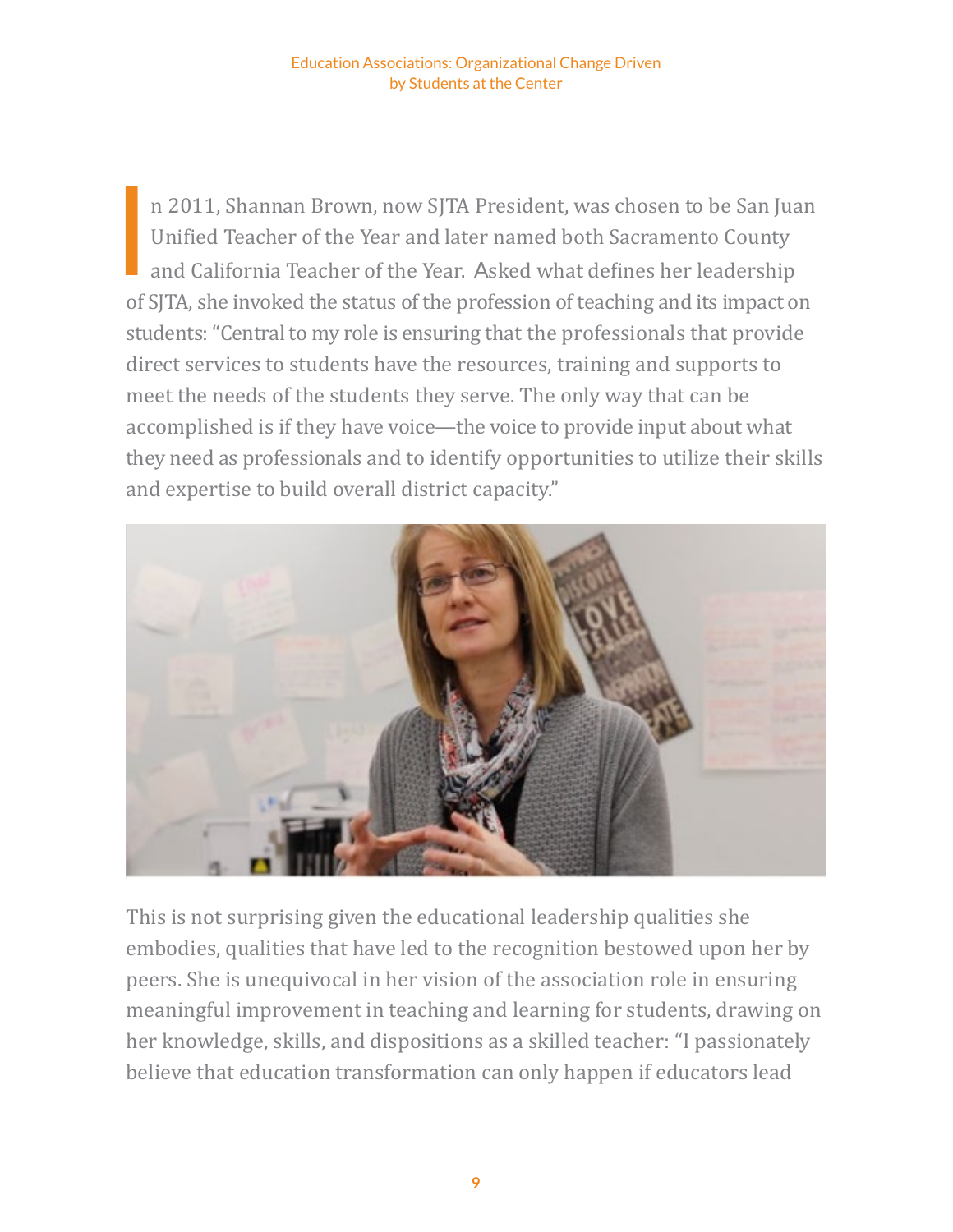the way. While a longstanding history of association-district collaboration and interest-based problem solving in San Juan has put us at the table of educational decision-making, I believe that we have to go several steps further."In recent contract negotiations with the district, President Brown made it clear student learning and working conditions are one: In her address to the San Juan school board, she spoke unapologetically about the inadequacy of the proposed school budget to meet student needs: "One could also look at the budget and conclude that you do not value students. The people who provide direct services and supports to students are far below the 2007-2008 staffing levels. That means we continue to do more with less in supporting students as their needs grow increasingly diverse. You need to reward us by offering a fair and reasonable pay increase. You need to hire additional staffing so we can truly meet the needs of all our students."

Her advocacy was not in vain—the contract was ratified with a 95 percent approval rate by members, a salary increase of 4.5 percent was achieved and class size was reduced in grades K-3 to an average of 26.5 and a maximum of 27. In grades 4-6, it was reduced to an average of 26 with a maximum of 29.



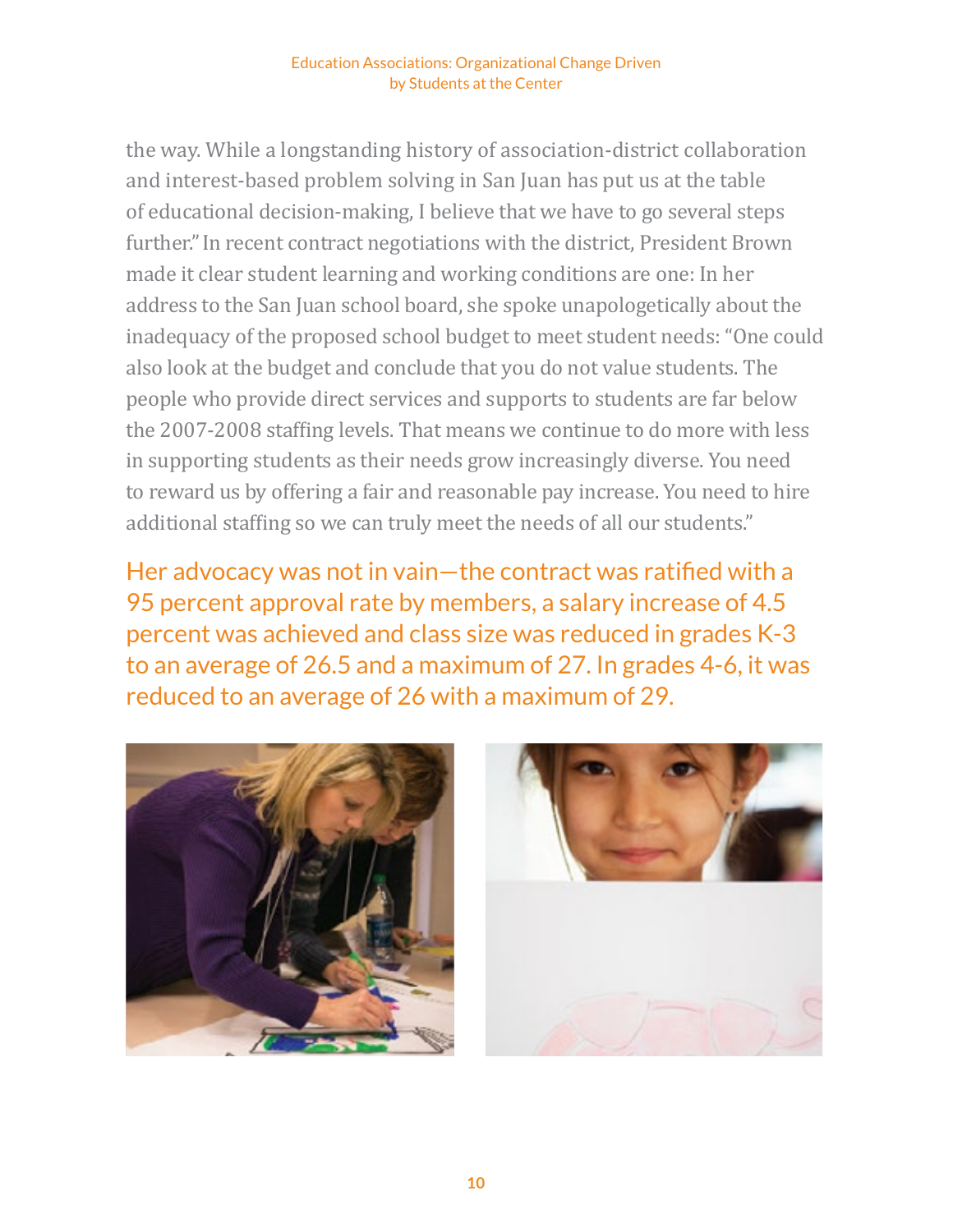Educator instructional leadership and high quality teaching are central to SJTA's collaborative work with the district under Brown's leadership. SJTA regularly utilizes joint labor management committees, to ensure educators can bring their expertise and experience on policy and practice to the conversation. To enhance the work of joint committees, they have begun to utilize a process that increases breadth and depth of input by all educators.



The process involves soliciting input from the larger membership through surveys and interviews, developing an action plan based on input received, and sharing draft plans with the larger population of educators for further iteration and refinement before moving to implementation. This process was used in the work of the joint committee tasked with redesigning the evaluation system. The committee conducted surveys of members and administrators in addition to utilizing research before creating the prototype for the System of Professional Growth (formerly known as evaluation). Once the prototype was created, it was sent to all members for feedback and final adjustments before it launched in the fall of 2014. During the 2014-2015 school year, on-going focus groups were held to solicit feedback from the prototype participants about promising components as well as challenges that need to be addressed (immediately and/or in the development of pilot phase).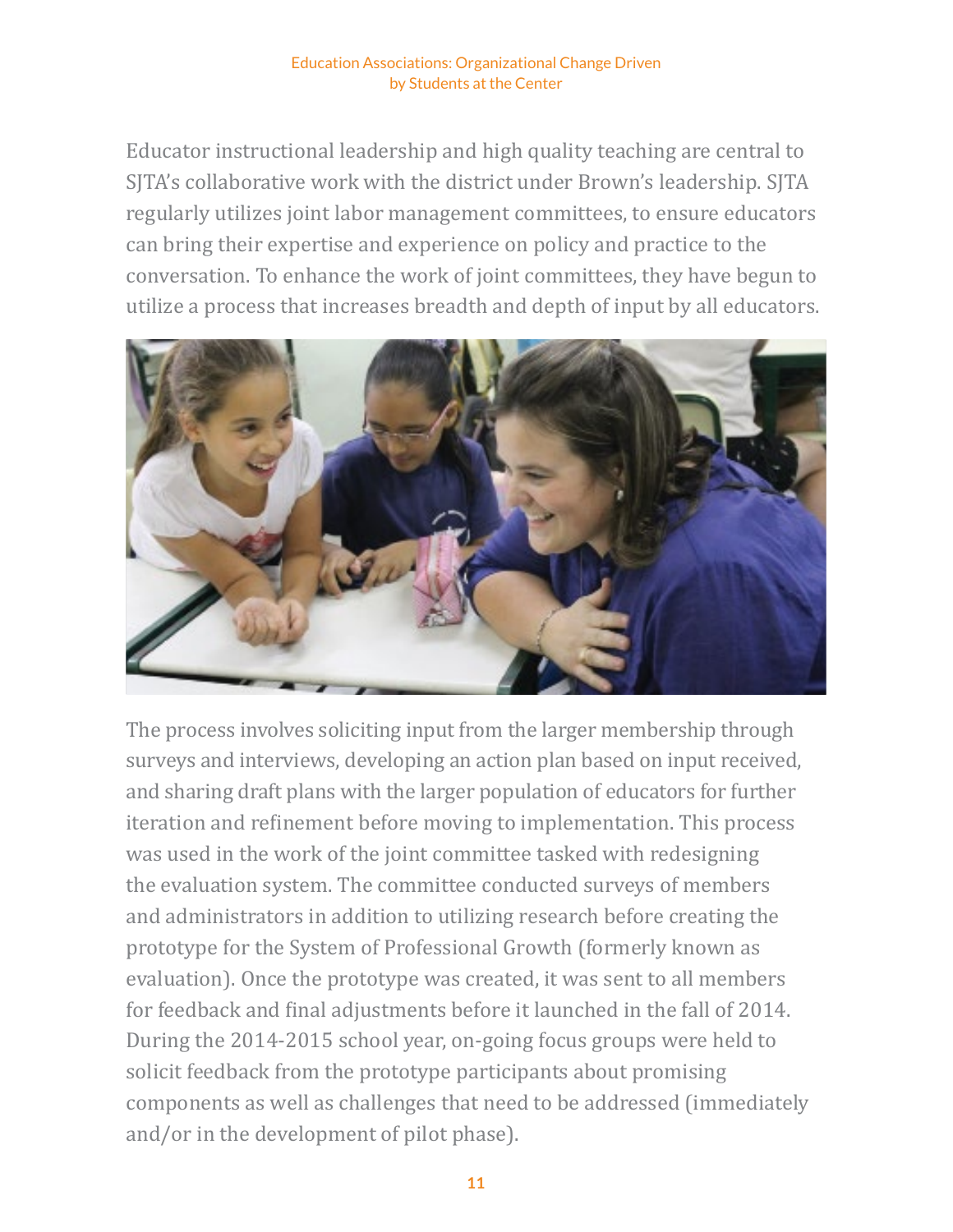The joint committee's shared goal was to create a system that moved away from a narrow and shallow focus on measurement to a system focused on educators' continuous professional growth. A system that supports the continual improvement and deepening of professional practice and addresses the range of knowledge, skills and dispositions (for example, teachers' strategies for collaborating with their peers or tools to teach higher-order thinking skills) specified in California's professional standards for teaching. To support this transition, the prototype utilizes "The Continuum of Teaching Practice" (see: [http://www.btsa.ca.gov/resources](http://www.btsa.ca.gov/resources-files/Final-Continuum-of-Teaching-Practice.pdf)[files/Final-Continuum-of-Teaching-Practice.pdf](http://www.btsa.ca.gov/resources-files/Final-Continuum-of-Teaching-Practice.pdf)) to engage educators in reflection on evidence of student learning. The Continuum allows for more meaningful work as it captures the depth and complexities of skillful instruction. The role of teachers in the process is another major shift in this system. Educators are no longer passive recipients of evaluators' feedback; rather, they take an active role in reflecting on their professional practice and determining next steps for action. An example of the feedback from educators in the prototype this year:

The System of Professional Growth is a collaborative process that promotes me to push and extend my learning, and that of my students, through the active and reflective evaluation of my teaching practices. I have felt safe to explore and extend my learning with the guidance and support of my site administrator and peer facilitator. This work supported a more meaningful connection with my students, and their academic progress has strengthened through this process. **– 5th Grade Teacher Michelle Schuermann**

SJTA recognizes that the increased role of the educator in instructional decision-making comes with increased responsibility for results. To support each educator's success in meeting student learning goals, SJTA codified, in 2000, Peer Assistance and Review (PAR) in its agreement.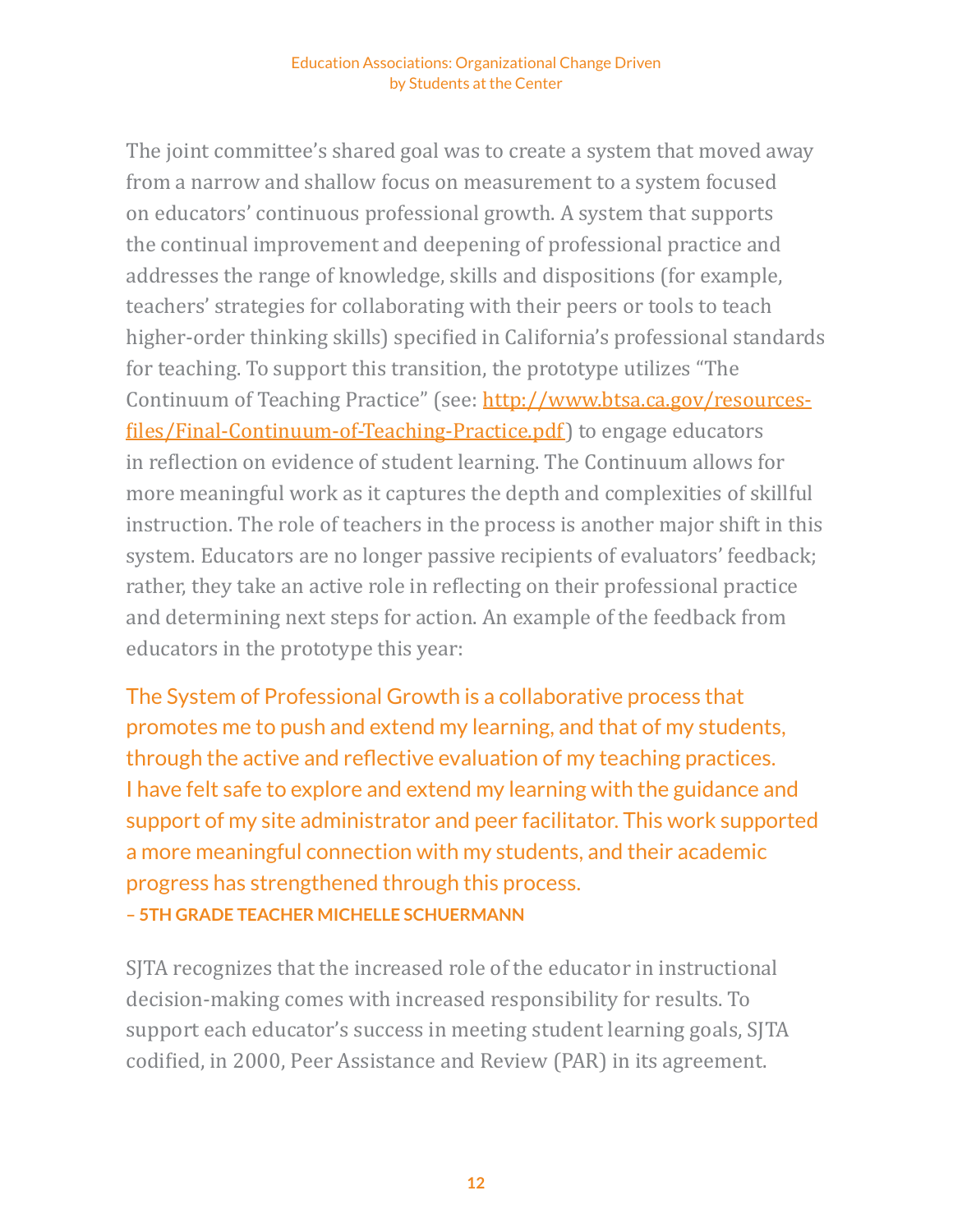The purpose of the San Juan PAR program is to provide intensive, one-onone support to teachers identified as struggling (that is, not meeting the professional standards). The teacher works with a Consulting Teacher, a highly skilled and intensely trained peer, several hours per week implementing an improvement plan to address the identified deficient areas. The Consulting Teacher provides feedback to the teacher as well as to the PAR Panel regarding progress toward standards. The President of the Association co-chairs the PAR panel along with a District Office leader. The panel ultimately makes a recommendation, based on clear evidence of meeting standards (or not), to Human Resources to release the teacher from the district or to exit the person from the PAR program. "Our first response should be to provide support to someone who is struggling - it is best for students, it's best for that teacher, and it's best for the school. In the event, that a person is unwilling or unable to meet standards, they should exit the profession," states Brown.



SJTA's student-centeredness can be sustained past changes in association leadership in large part through its policy instruments and collective bargaining agreement. Collaboration around and shared accountability for student outcomes are central tenets of these policy documents, and are the foundation upon which SJTA continuously examines its organizational effectiveness and capacity as a credible partner with the district.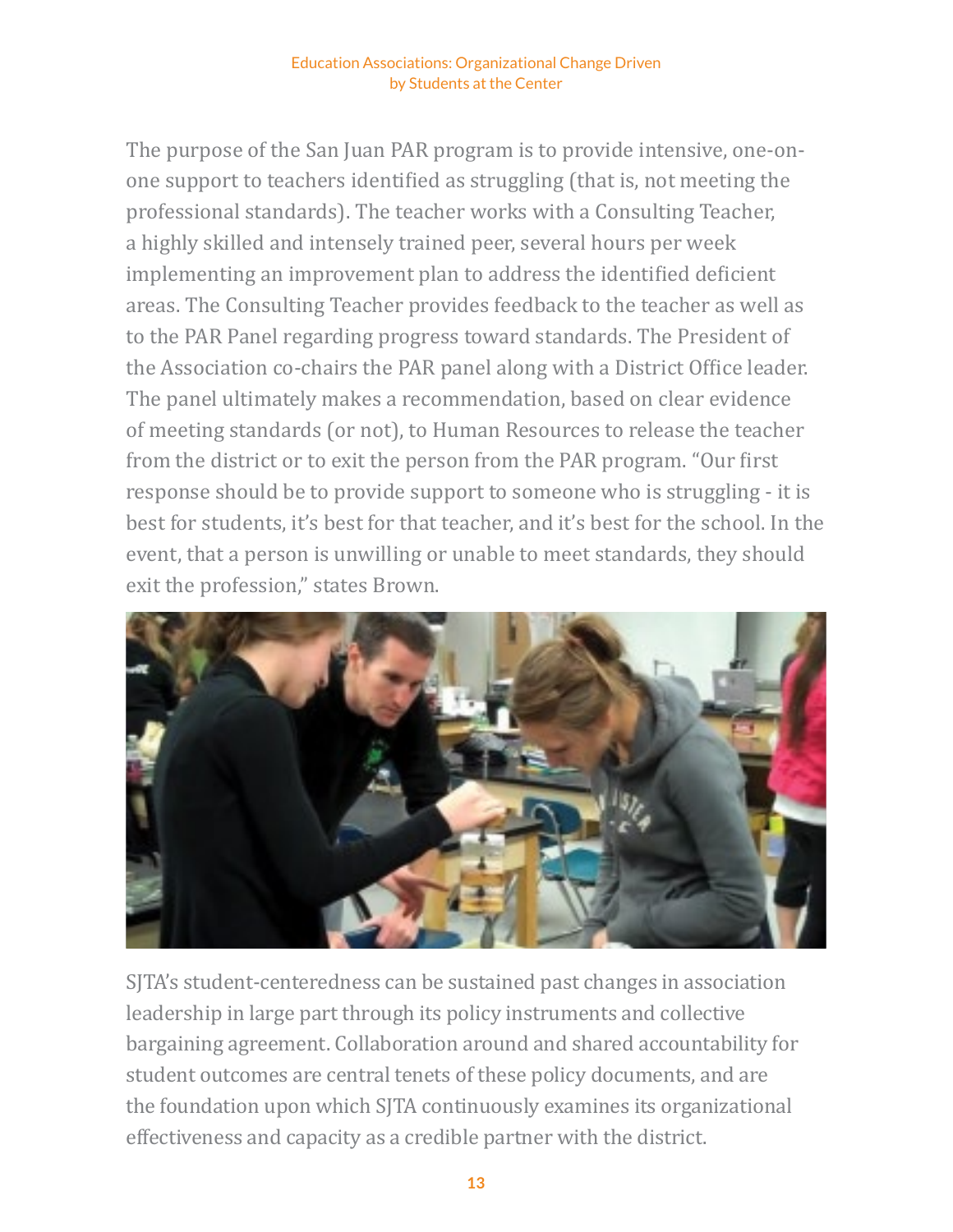This represents an expanded role for the association, providing an alternative to the traditional and often adversarial labor/management modes of negotiation, and the de facto relegation, as some argue has traditionally been the case, of accountability for high-quality professional learning and improved student outcomes to the district:<sup>8</sup>

The District and Association agree to take responsibility and be held accountable for the **improvement of the quality of teaching and learning which represents an expanded role in public education.** It is in the best interest of the San Juan Schools that **the District and the Association cooperatively engage in activities and communication which demonstrate mutual respect for all stakeholders and result in the improvement of student achievement through the development of common goals, teamwork, and an established cooperative, trusting environment.** It is the belief that actively and constructively involving all relevant stakeholders contributes significantly toward achieving these goals.

The contract language is lived in every classroom, and has driven change in professional culture across the district and within schools. At the school level, administrators and staff as a whole are accountable for establishing a learning community and culture where best teaching practices are generated, leading to success for every student. Teacher professional learning, collaborative culture, and teacher leadership are supported and guided by School Leadership Teams (SLTs), whose explicit purpose is to focus on the continuous improvement of teaching and learning and the quality of instruction. President Brown reports that SLTs have a responsibility for managing how available time for teacher professional collaboration is distributed throughout the year in addition to ensuring such collaboration is focused on instructional improvement using high-quality data derived from a variety of sources, including formative and standardized assessments.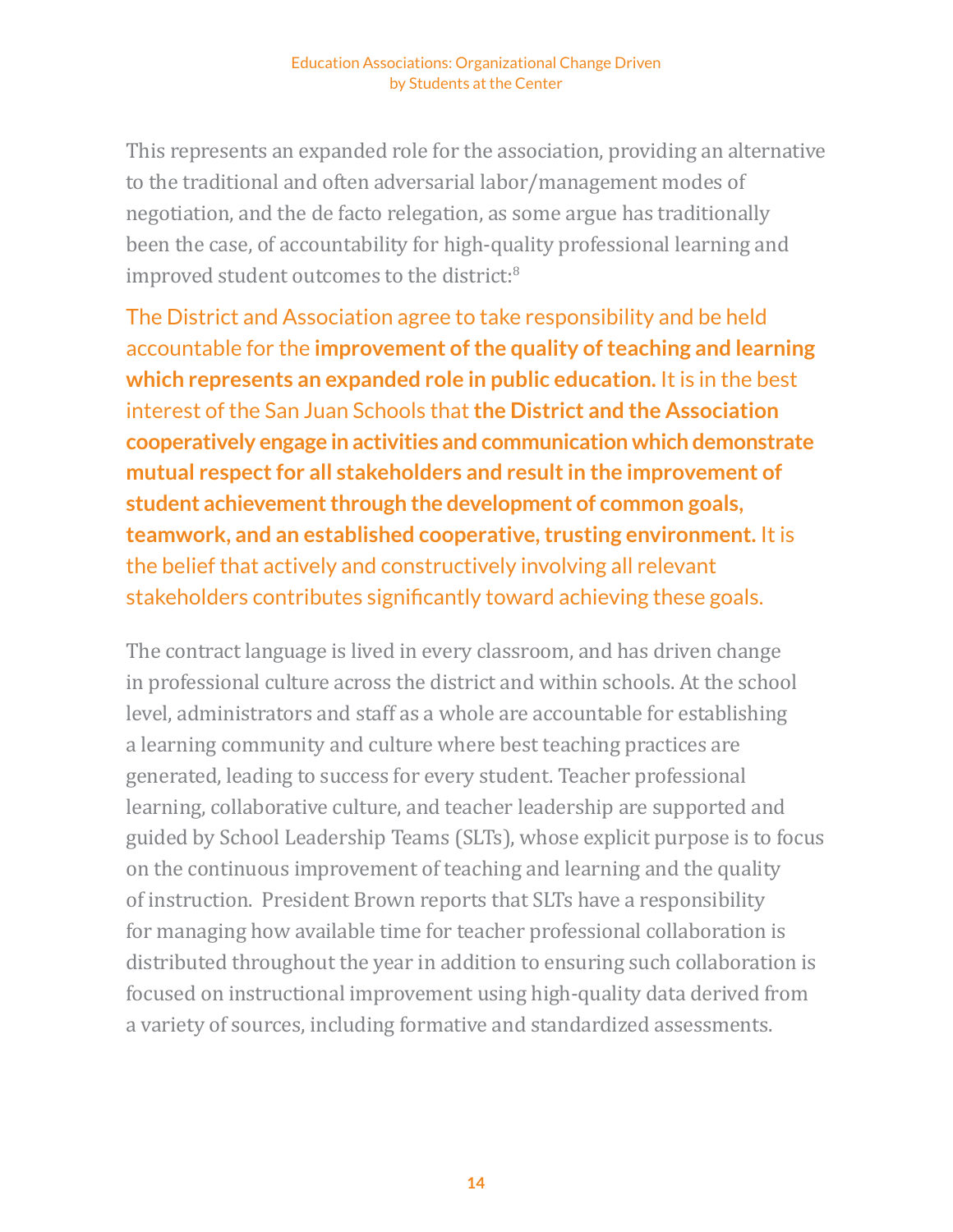She states "Every SLT should operate collaboratively, model effective communication, be representative of and accountable to staff, involve staff in decision-making, and support staff in the implementation of decisions about instructional practice (including curriculum and assessment consistent with board policy, school initiatives, and professional development)."<sup>9</sup> SLT membership includes the principal and vice principal and must comprise a majority of teachers, thereby ensuring—structurally—the expertise and lived experiences of educators can never again be sidestepped.

President Brown stresses that the San Juan Teachers Association, as a strong "learning organization,"10 will continue to reflect on its evolving role and refine its efforts to ensure that educators are indeed leading the way and are, therefore, assuming more responsibility for ever higher levels of student achievement.



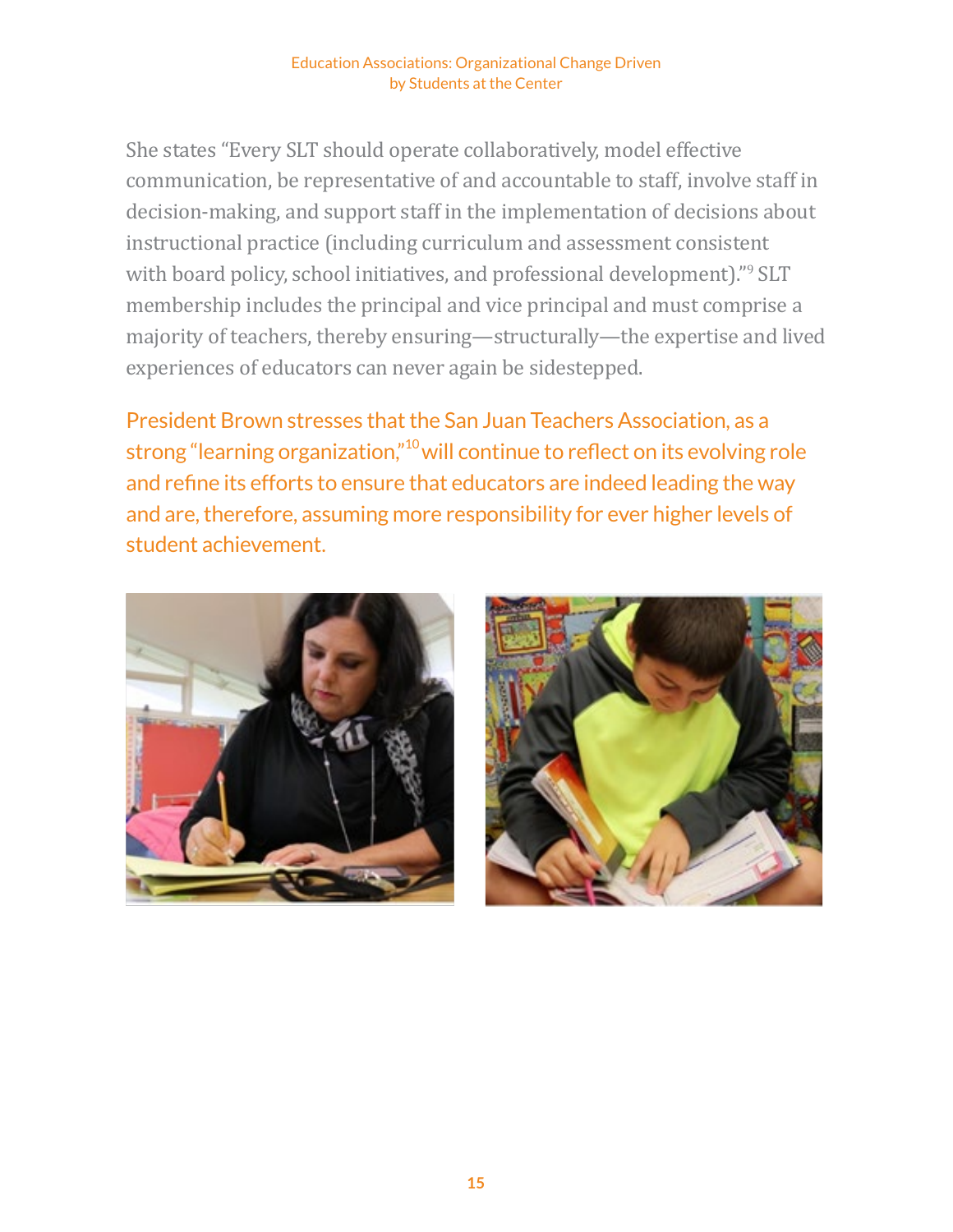# Leading for Student-Centeredness

Montgomery County Education Association, MD (MCEA)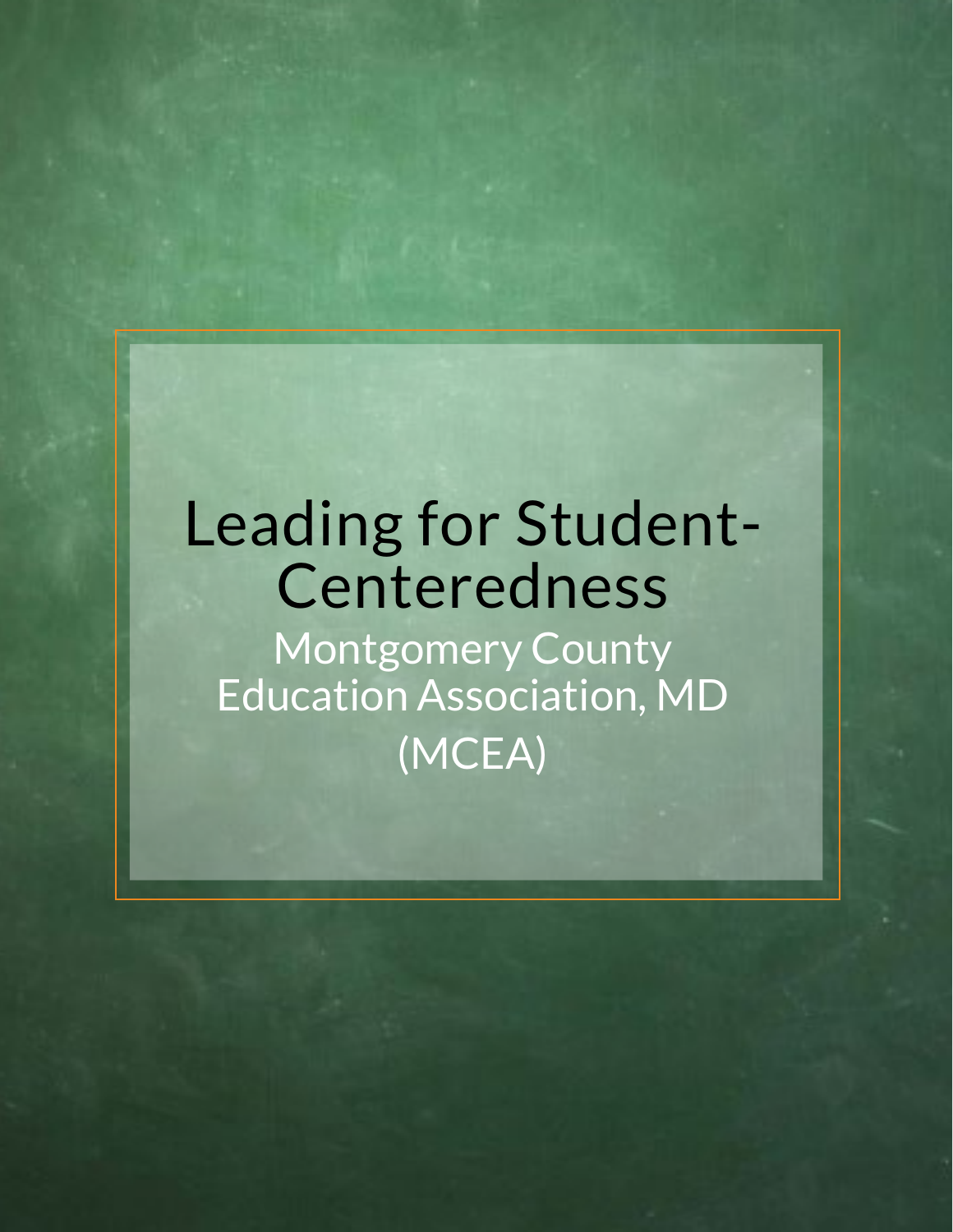he story of Montgomery County Education Association (MCEA) is a case study in progressive and visionary association and district leadership. Leadership spanning three association presidencies (1985 to the present) has resulted in a professional association that is nationally recognized for its collaborative approach to teacher assessment and professional growth, and broader educator-led and ongoing professional learning. Over 15 years ago, then MCEA president Mark Simon acted on the strong conviction that having a student-centered focus meant that the professionals responsible for the instructional program implementation were highly skilled, proficient and committed to improving practice based on experience and new knowledge. To reach that goal, President Simon took on the challenge of negotiating a comprehensive Professional Growth System (PGS). This system incorporated the indicators and expectations for successful practices (Evaluation System), intense supports for new and struggling educators (Peer Assistance and Review), opportunities for job-embedded professional development with peers (Staff Development Teacher model), and opportunities for those who want to be teacher leaders (Career Lattice). Except for the Career Lattice,

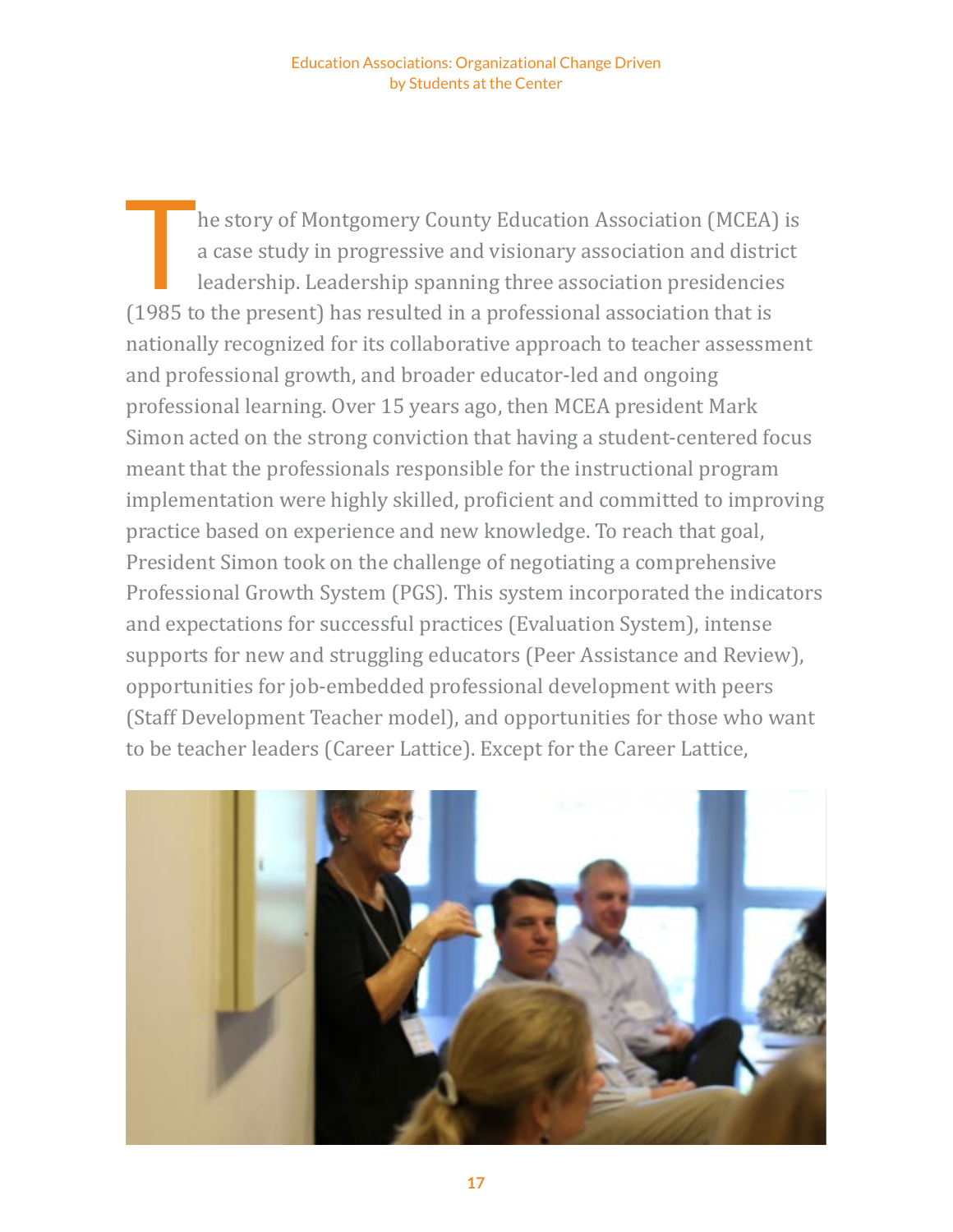many aspects of the first three components are included in evaluation systems throughout the country. All of the components of the PGS were jointly developed with school system administrators and the Board of Education—because each of these groups must share the student-centered focus if the system is to be successful with respect to maximizing student learning. While the implementation of components has been phased in over two decades they are all codified in the contractual agreement between the union and the Board of Education.

#### **In developmenting the MCEA/MCPS PGS advocates ensured that the system:**

- is based on a clear, common vision of high quality and evidence-based practice (that is, correlated strongly with increased student achievement)
- includes test scores as one of many indicators of student progress and teacher performance without rigidly weighted formulas
- includes a strong PAR component for all novice and under-performing teachers, including those with tenure
- takes a broad, qualitative approach to promoting individual and system-wide teacher quality and continuous professional growth
- includes opportunities for teachers to take real leadership in developing strong instructional programs
- was spearheaded by educators and negotiated through collective bargaining, embracing thereby a high level of educator engagement and their expertise and experience $11$

Mr. Simon's vice president of six years and his successor, Bonnie Cullison,<sup>12</sup> recalls this time as a pivotal moment for the development of her own leadership as well as for the evolution of the role of association as a whole. The plan to create and implement the PGS "provided a new opportunity for the district and union to come together and engage as colleagues co-leading change both association and district bring important skills and perspectives that together increase the likelihood that effective changes stick and grow."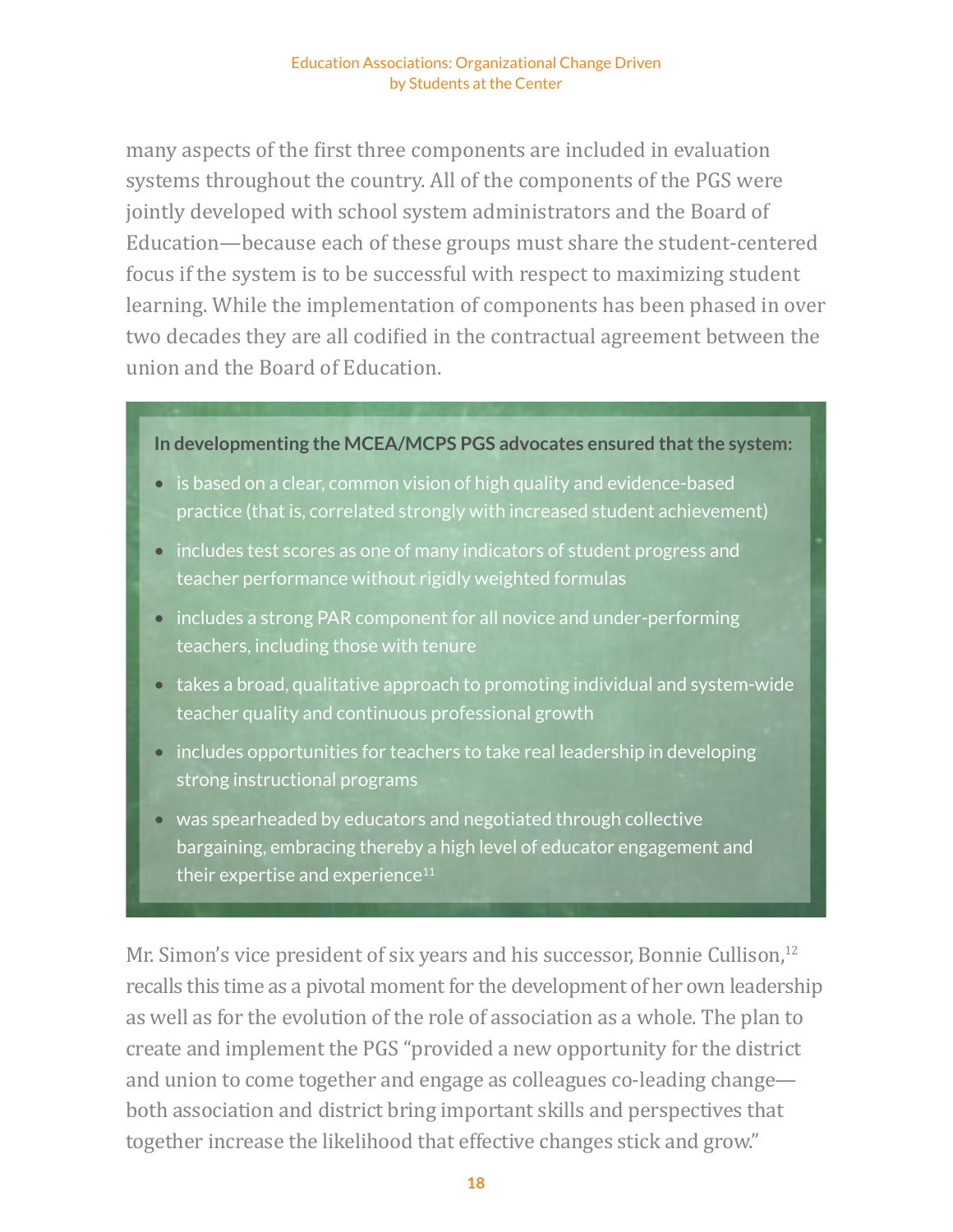Doug Prouty, who succeeded Cullison as president of MCEA, continued this tradition of student-centered leadership, stating "the association must be the primary advocate for what is in the highest interest of the students. Students are our profession, our vocation and avocation." President Prouty led the implementation of the final phase of the Career Lattice component of the PGS in school year 2014-15. It was created to provide opportunities for leadership for teachers beyond the familiar hierarchical roles of the past, while ensuring these expert practitioners remain in the classroom with students every day. It was created to inspire and motivate innovation to strengthen instruction. Given that goal, the program is very different from the typical selection and appointment of leadership by leadership; it is a designation earned by applying to a group of peers.



To participate in the program, a teacher must apply to the Career Lattice Joint Panel, which includes seven teachers recommended by MCEA, seven administrators recommended by the administrators' union, and the Associate Superintendent for Human Resources. The application requires evidence of exemplary teaching and leadership skills. If the panel believes the evidence is sufficient, the teacher is granted "Lead Teacher" status.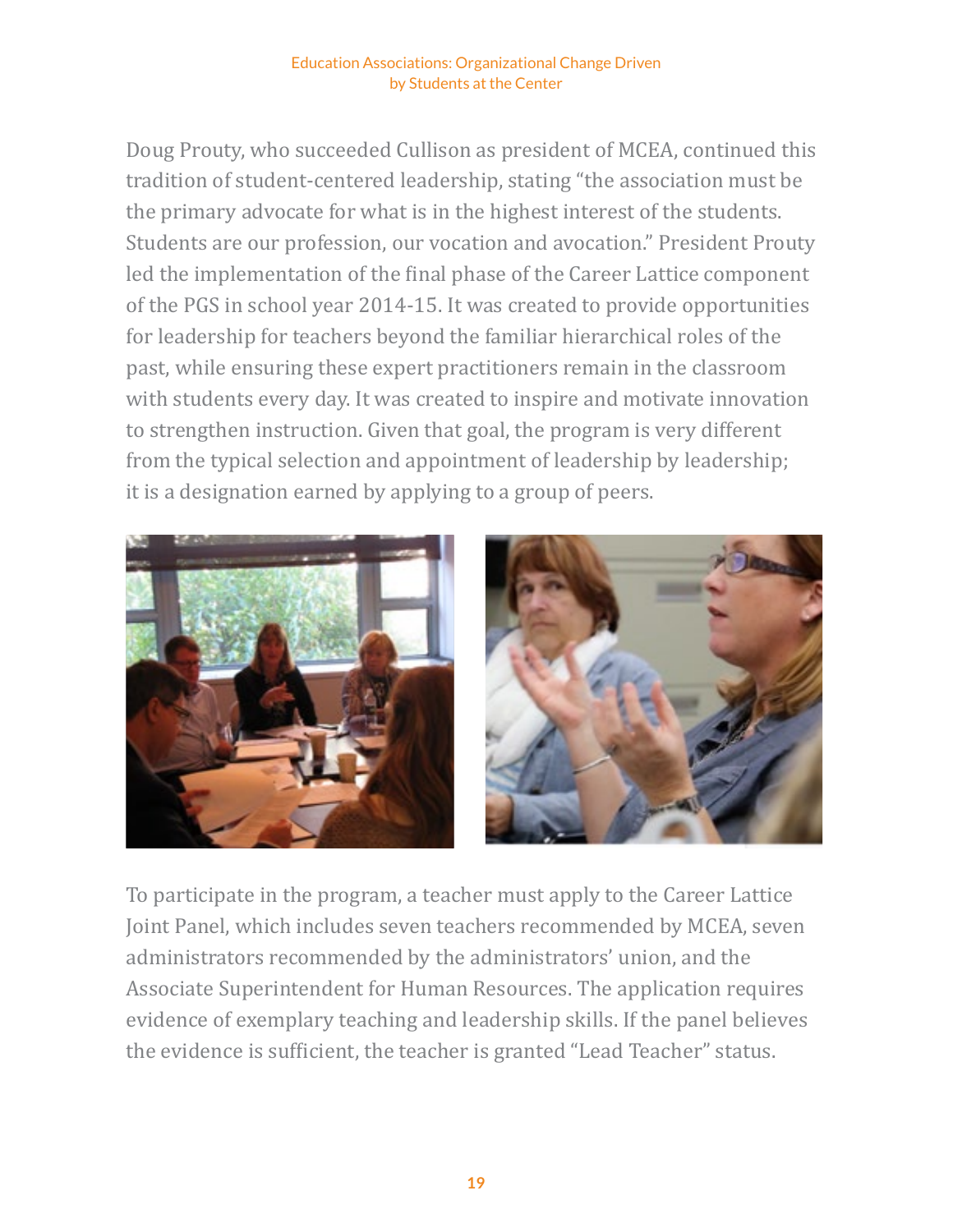That status opens the door to candidacy for the established teacher leadership roles, such as resource teacher, consulting teacher, instructional specialist, etc. It provides a financial incentive for these skilled educators to take on leadership roles while they teach in designated high needs schools. In addition, it provides the opportunity for a Lead Teacher in a high needs school to design and implement a project to support student learning. Funding is provided to not only pay the Lead Teacher a stipend to run the project, but also to meet the needs of the project. This could include action research on instructional practices that could influence the program school—and ultimately system—wide.

"The Career Lattice program gives our most skilled teachers new opportunities to lead and make a difference for students. No longer is leadership limited to a few narrowly defined roles in the system," says Doug Prouty, under whose leadership as MCEA president the program was designed. Mr. Prouty now serves as the coordinator of the Career Lattice program.

All of the components of the PGS are firmly ensconced in the culture and fabric of the school district and continue to evolve and be improved under the leadership of the current president, Chris Lloyd.

With the commitment to a collaborative culture, the local union is actively engaged with the district in the analysis of student outcomes and looking for ways to improve them. In 2012 Prouty took on a challenge of addressing current and anticipated equity issues affecting student performance. This was largely in response to data showing that MCPS' school enrollment was becoming more racially/ethnically and economically diverse. The MCPS student population became a "majority minority" population in the 2000-2001 school year, well ahead of the county as a whole. Although White students still make up the largest single racial group, they comprise only 33 percent of the overall school population (Hispanics are second at 26 percent, followed by Blacks at 21 percent, Asians at 14 percent and other racial designations making up the final 5 percent). Free and reduced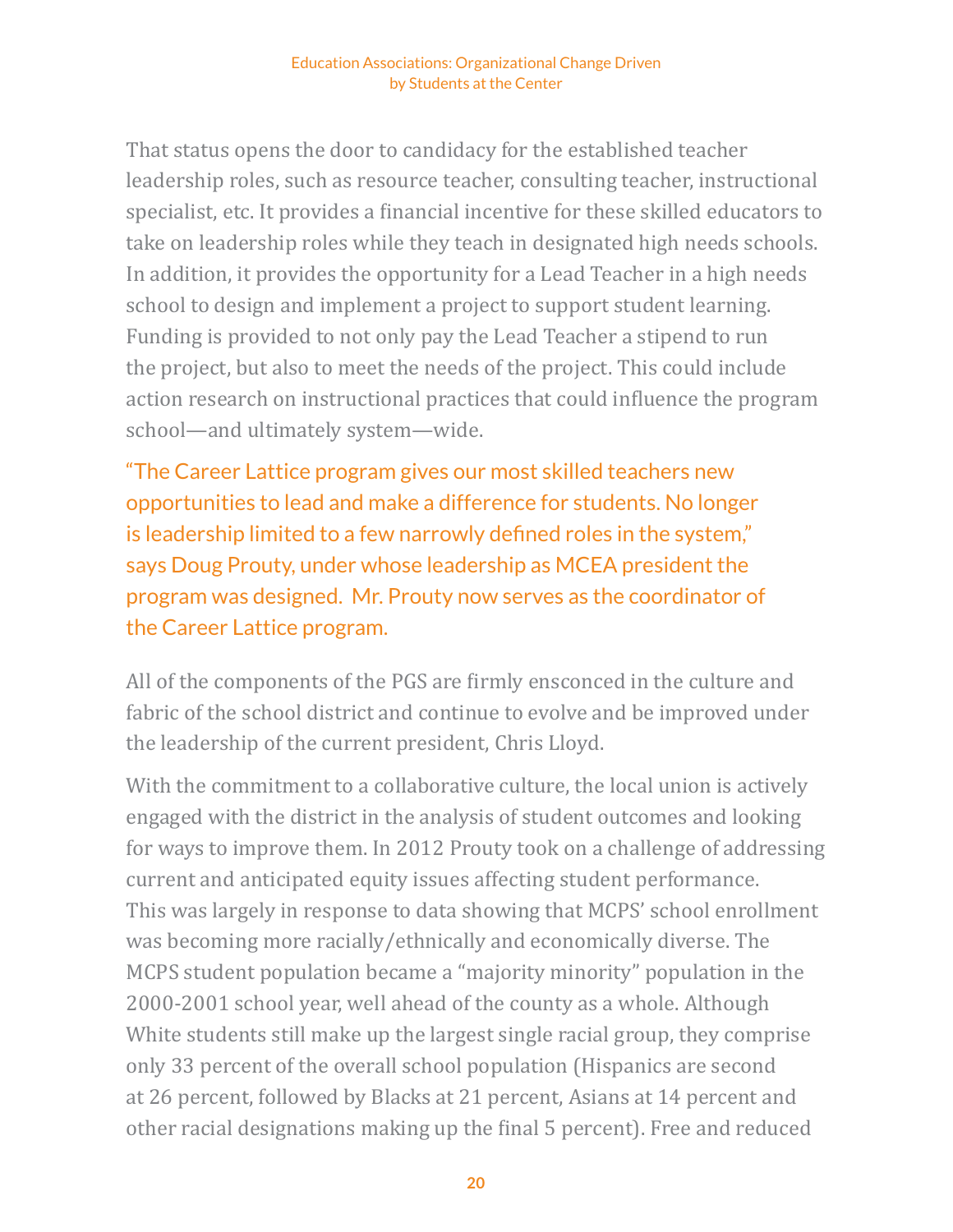meal rates have increased substantially over the past six years to over 32 percent of the total student population.<sup>13</sup> In response to this rapid shift, Prouty asserts, "As educators, we want the best for students and seek ways to meet the needs of all learners in our classrooms. Yet, in our schools today, we often struggle with troubling questions about equity, access, and fair play—questions that are not easy to answer in isolation from colleagues or simply through self-reflection." This candid assessment of the problem did not villainize the demographic shift or relegate the problem of equity wholly to distressed neighborhood conditions. Rather, MCEA recognized that as a collective, educators must assume responsibility to act proactively on those students' behalf, and assert their accountability for these students' achievement. He states, "MCEA recognized that we needed to act quickly. We spearheaded an initiative for educators to acquire new skills and perspectives as we attempted to become more culturally responsive practitioners, able to do our part to educate and support our new student populations." In partnership with a local college, MCEA developed a 15-credit graduate certificate in the theory, research, and practice of culturally responsive teaching.

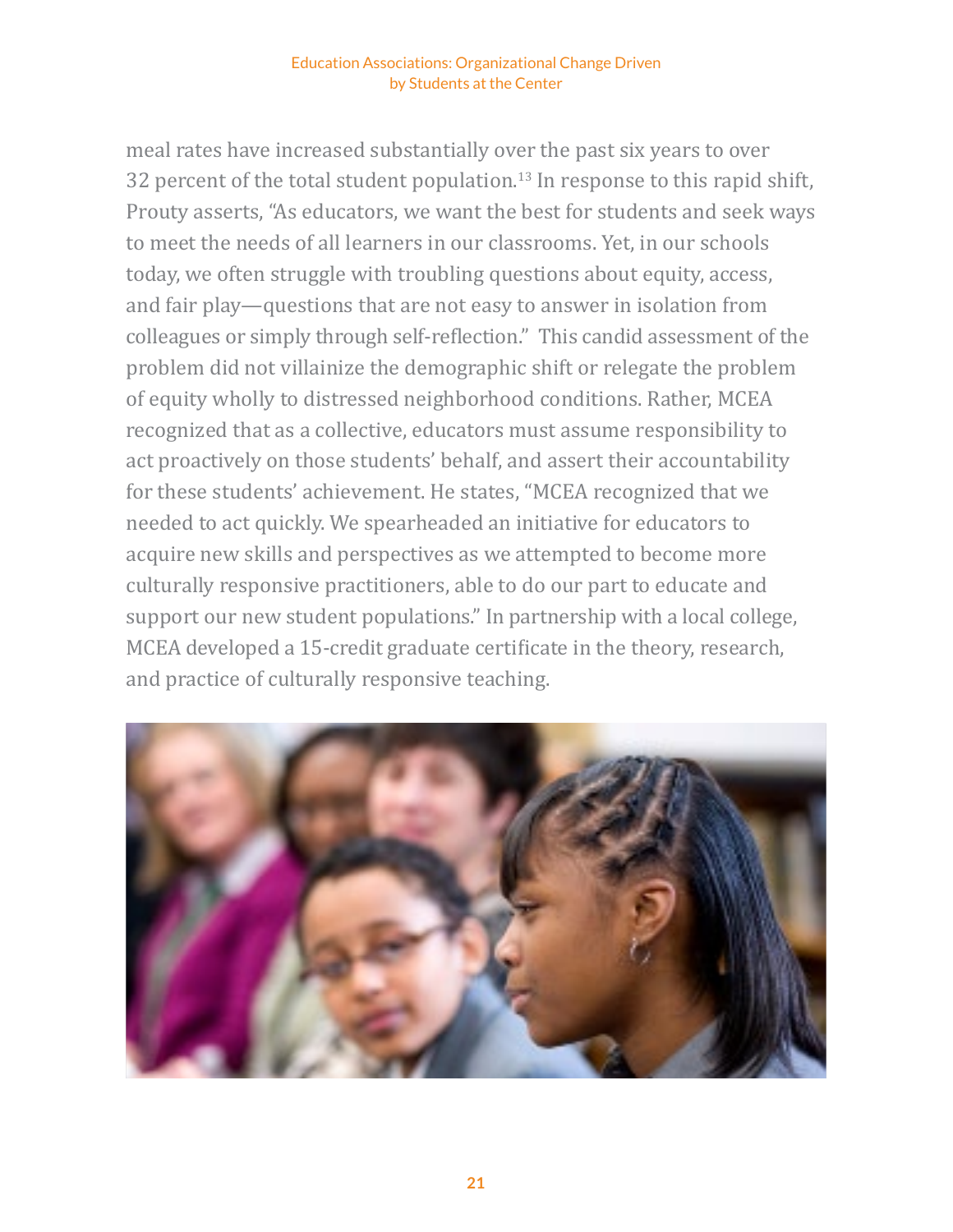# Moving Forward

This Issue Brief began by posing three timely questions regarding what associations envision for themselves as essential organizations responsible for teacher capacity and student learning, what they do to make that vision a reality, and how they hold themselves accountable for achieving desired outcomes.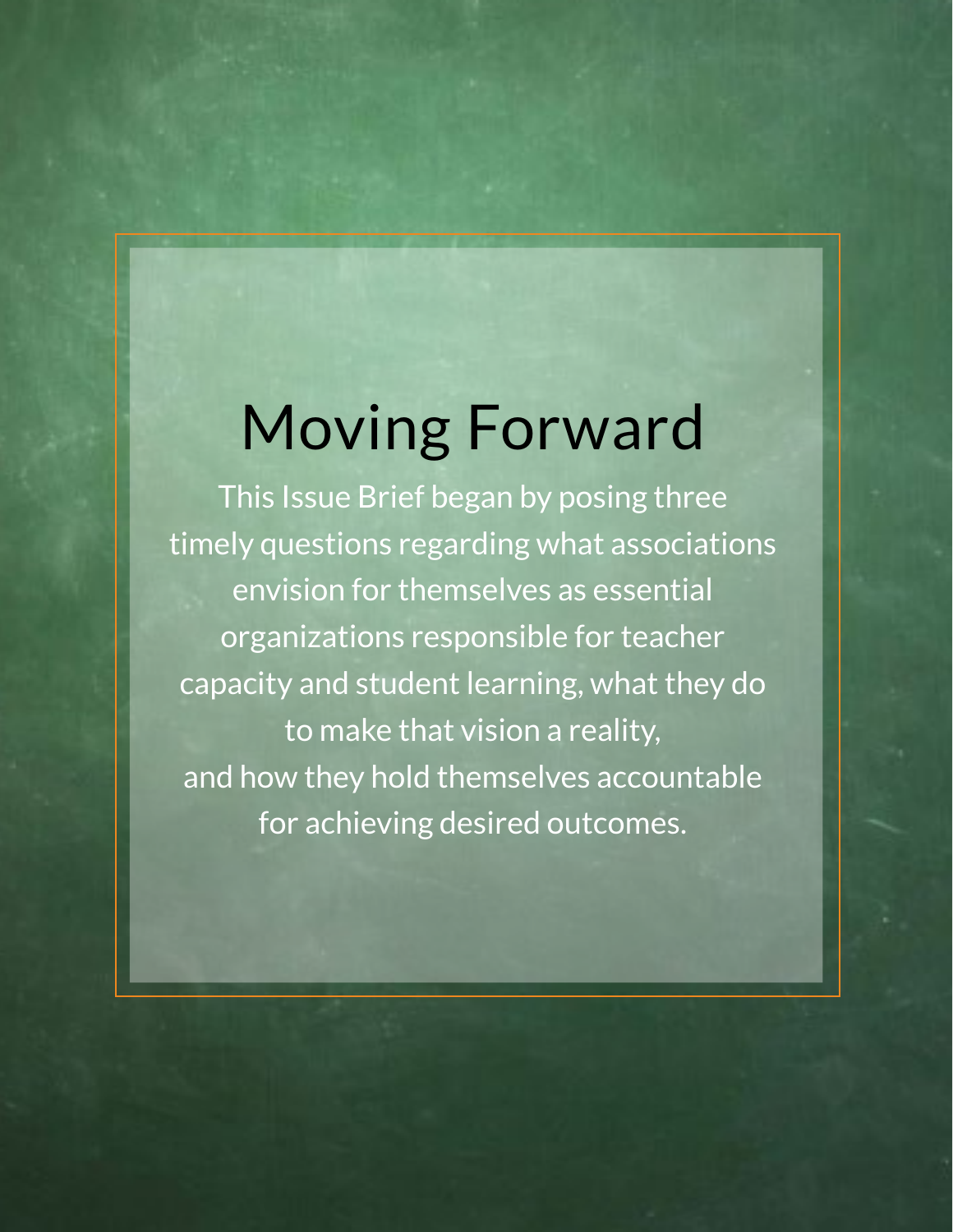

**San Juan, Montgomery County, Springfield, and Columbus convey a clear shared vision. Their associations see themselves as:**

• **authorities with recognized expertise shaping substantive issues of teaching and learning:** Associations can play a role in substantive deliberation of all matters teaching and learning with their community and district partners, leading to the inclusion of the association as a necessary partner and leader and co-leader of effective policy and practice. Whether by building the capacity of educators as reflective practitioners through PAR and professional rounds in Columbus, or improving the relationship and professional collaboration in San Juan between and among generalist and special educators, for example, high-performing associations have an active role in shaping impactful policy and practice.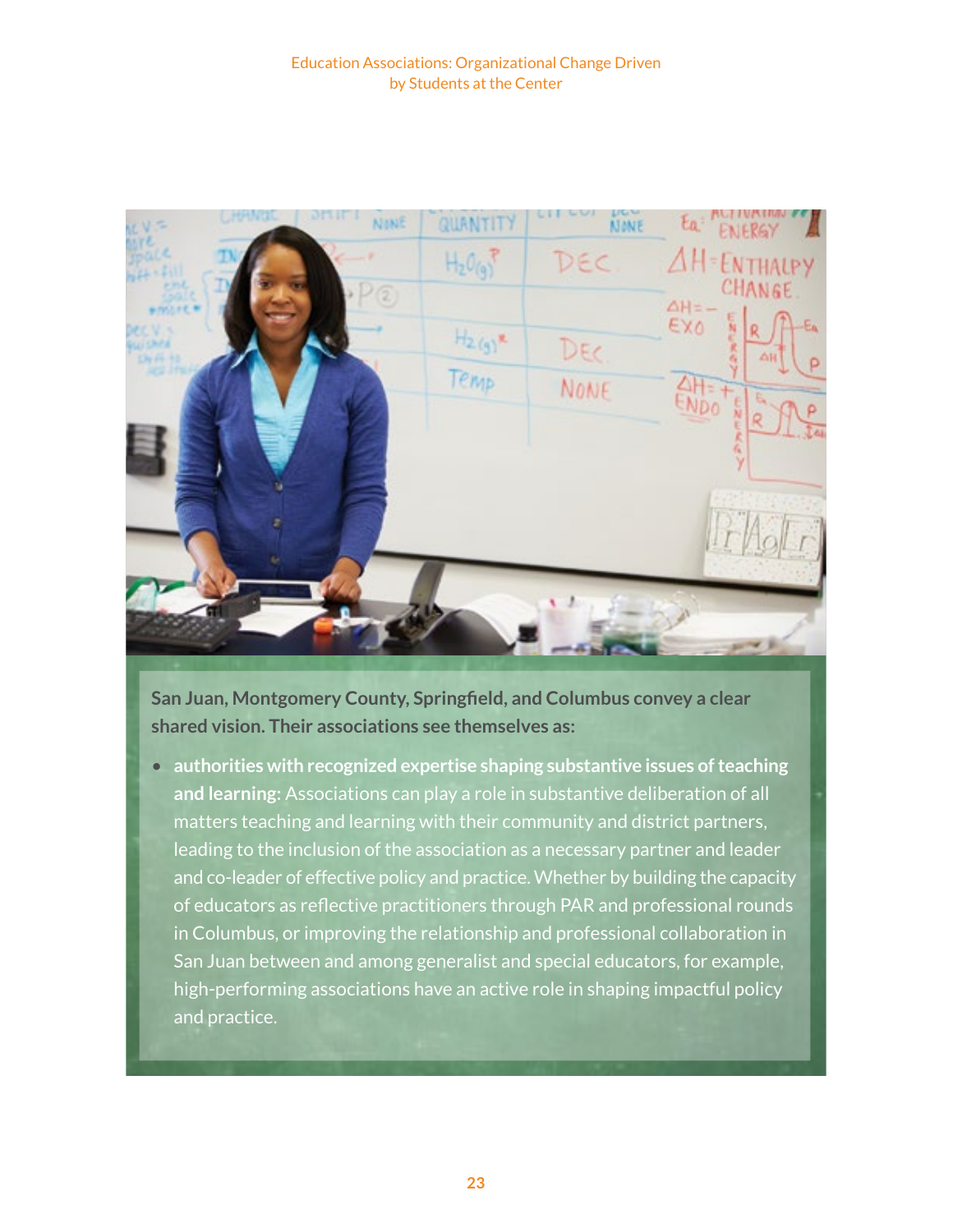• **effective advocates for students:** Like student and child advocacy groups, associations can address the systemic and inadequate or inequitable supports and conditions that affect student learning. In Montgomery County, for example, the association was deeply concerned about the implications of the rapid student demographic shifts on teacher capacity and instructional effectiveness. Its Equity Certificate program addressed this need and concern head on. In Springfield, for example, action to address the perennial problem of weak or non-existent parent engagement was led by the association, as it reached out to and collaborated with community-based organizations to create a parent-teacher home visit program to close the gap between school and home.

**The associations highlighted here have expanded the scope and reach of their activities to align with the new vision of the association as a necessary organization within the greater landscape of organizations (for example, district, community-based, and education support**14**), strengthening the subsectoral value chain leading to increased professional standards, instructional quality and student outcomes. These associations are:**

- **providing or co-constructing educator-led and informed ongoing professional learning and growth:** Inadequate or ineffective professional learning opportunities are more the norm than the exception in most districts across the country. The associations discussed here serve as models of high-capacity and nimble organizations capable of rapidly redirecting resources in response to evolving student needs. In all the sites—San Juan, Columbus, Springfield, and Montgomery County, the educator associations have supported and defended PAR and other forms of embedded professional learning based on the evidence that such professional learning drives higher-order and more complex student learning.15
- **effectively collaborating with the district:** While adversarial stances often characterize association and district relations, the associations highlighted here have adopted and codified various models of collaboration and corresponding structures and processes. Contractual language in all sites has been agreed upon between district and association that celebrates collaboration as a way forward and codifies it as the new normal, decreasing the likelihood that unproductive adversarial stances impeding systemic improvement in teaching and learning will resume during or after district or association leadership transitions.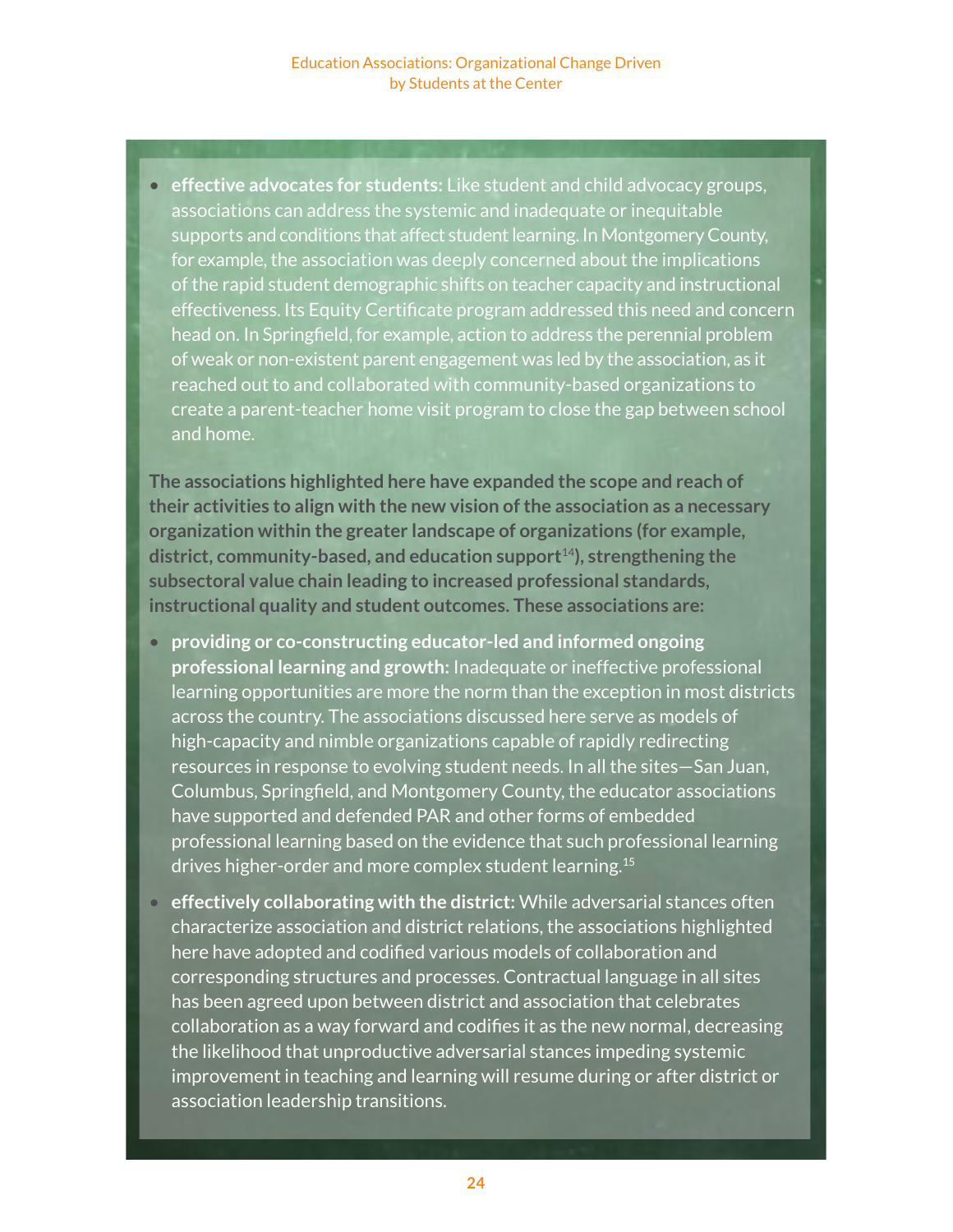**While increased accountability by educators and their associations for creating optimal teaching and learning conditions can take many forms, the associations discussed here have demonstrated—in theory and practice their commitment to increasing such accountability. They have:**

- • **codified accountability strategies:** In policy instruments such as contracts, San Juan and Springfield, for example, explicitly call out shared association and educator accountability as a core principle guiding their activities related to improving student achievement and district-wide improvement goals.
- • **created formal and informal accountability structures and processes:**  In three of the associations, PAR has placed the burden of ensuring high quality instruction squarely on educators. Peers provide professional support to new and/or underperforming educators—they also make the final recommendation whether these educators will stay or go. Across all of the sites, associations have supported the inclusion or intensification of educator voice in decision-making bodies such as educator-led and school-based instructional leadership teams. The association leaders have worked with district leadership to, for example, increase the quality and types of data available to frontline educators as they examine the impact of their practice on individual and groups of students.

Many associations with which the NEA Foundation has partnered have successfully increased their capacity to support a sustainable system of high quality teaching and learning. They have achieved this, especially during initial stages of organizational change, by making explicit and formalizing their commitment to student-centeredness in policy documents, ensuring that leaders systematically tap and build the perspectives, expertise, and experiences of educators. The NEA Foundation has supported their growth by providing highly-skilled coaches with a deep knowledge of collaborative processes and education reform challenges, and by providing forums such as the NEA Foundation annual convening and other meetings for local partners to learn from one another.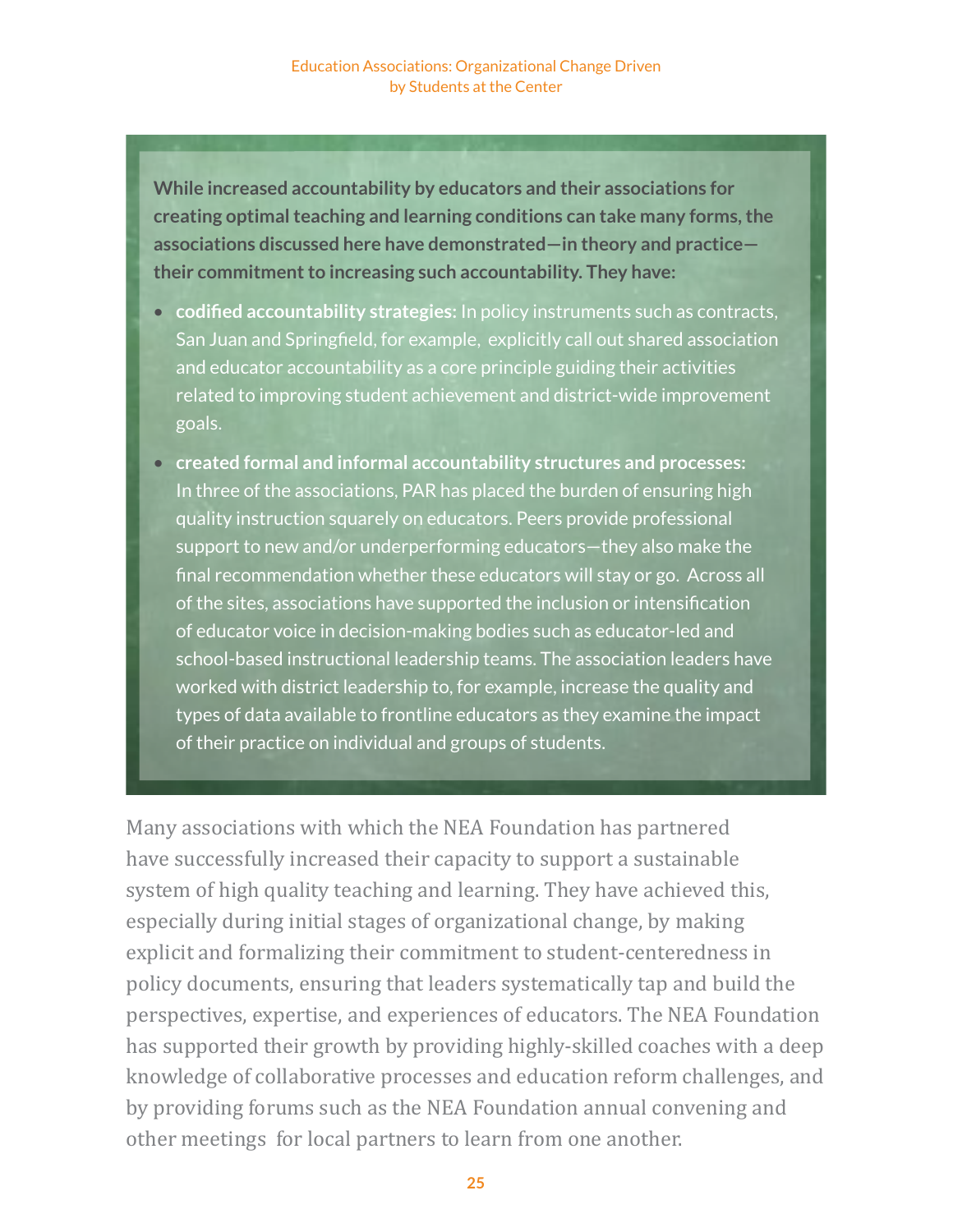Based on the NEA Foundation's experience working in over 20 districts for over 10 years, NEA Foundation President and CEO Harriet Sanford remarks that not all associations, given their size or other capacity constraints, may be able to pursue all of the strategies described in this Issue Brief as vigorously or concurrently as others. She ends on a hopeful note, however, stating that regardless of association size or capacity, whether in a bargaining or non-bargaining context, all associations can reposition themselves as instructional leaders driven first and foremost by the wellbeing and learning of students. The shared vision, she states, must first be generated, then codified, and appropriate accountability mechanisms put in place. "The rest will—must—follow," she asserts, "lest associations abandon their very reason for being and foundations upon which they were created—to advocate for and lead a very complex profession bearing the brunt of the responsibility for student learning and success."

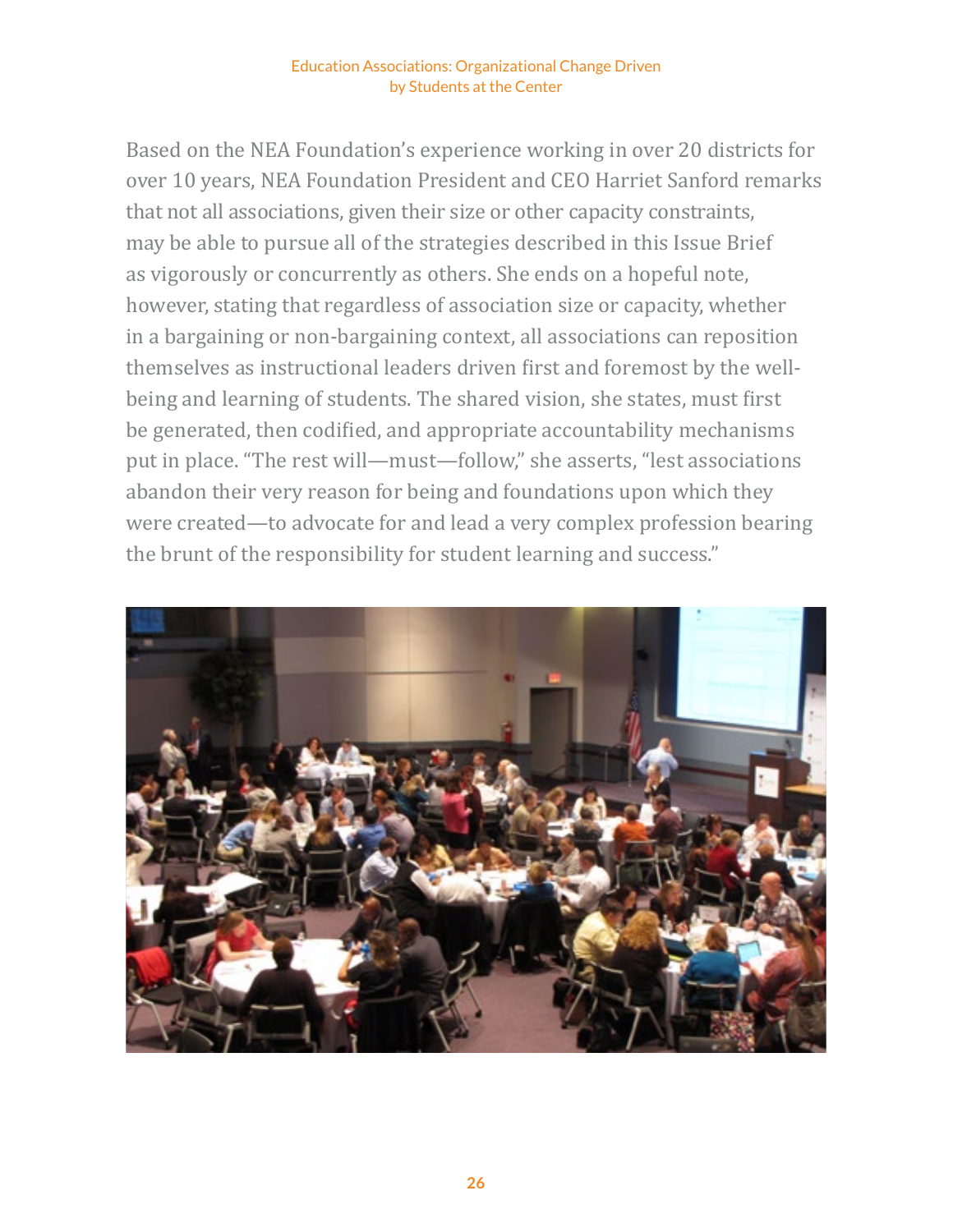# End Notes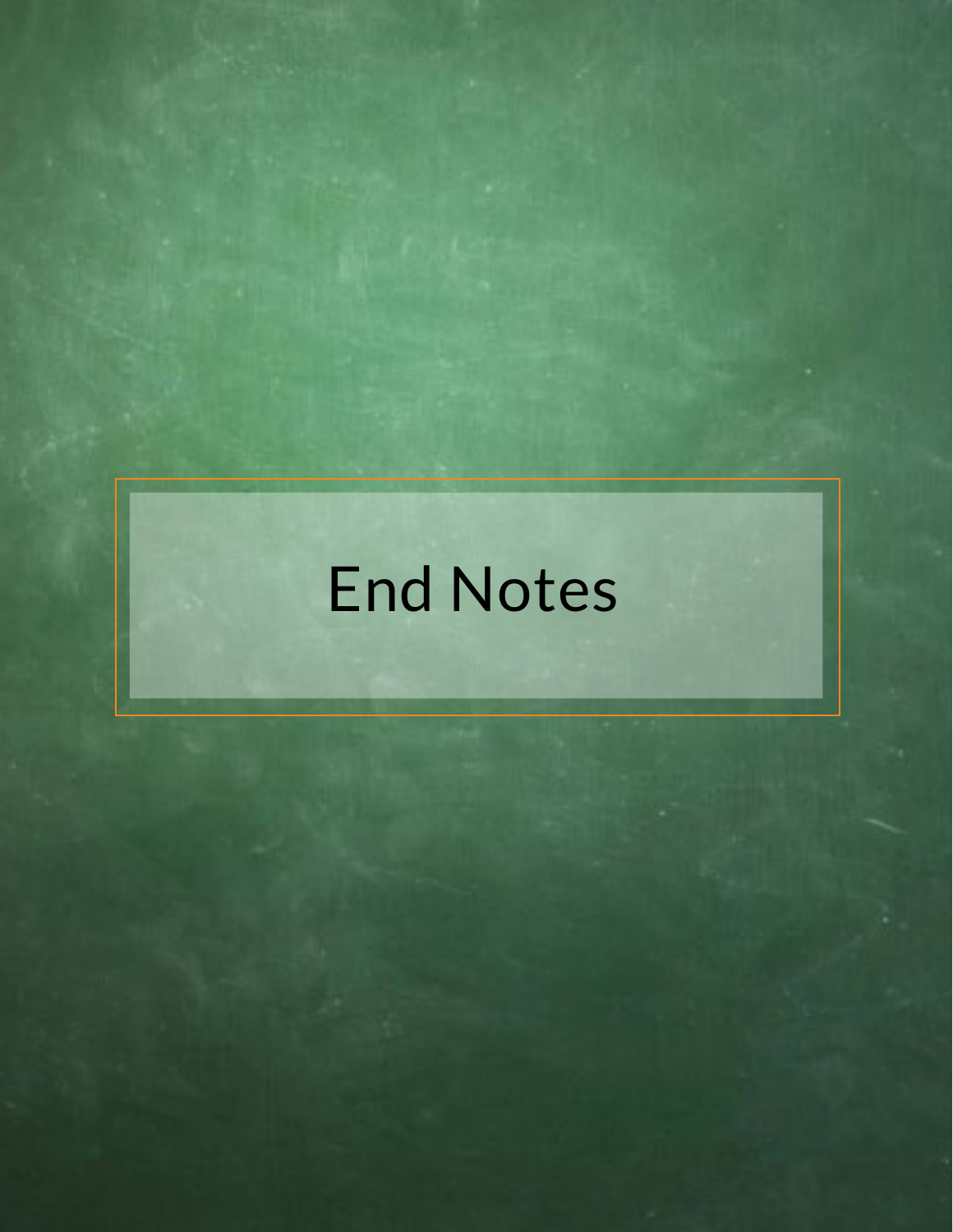- 1 See:<http://lilysblackboard.org/2013/05/what-teachers-really-want>
- 2 See: The NEA Foundation Issue Brief, *Teachers Unions: Strong Organizations Rising to the Challenge of 21st Century Teaching and Learning*, at [http://www.neafoundation.org/public/uploads/140](http://www.neafoundation.org/public/uploads/1401377062TeachersUnionsIssueBrief2014.pdf) [1377062TeachersUnionsIssueBrief2014.pdf](http://www.neafoundation.org/public/uploads/1401377062TeachersUnionsIssueBrief2014.pdf) for a discussion of key high-leverage organizational characteristics associated with effective spearheading and management of needed change.
- 3 Peer Assistance and Review (PAR) programs are a core strategy to develop a meaningful teacher evaluation process that builds teacher instructional effectiveness around specific instructional challenges. In PAR, the local association and district administrators jointly manage PAR to improve teacher quality by having expert teachers mentor and evaluate their peers. See: [http://www.gse.harvard.edu/~ngt/par/](http://www.gse.harvard.edu/~ngt/par/resources/users_guide_to_par.pdf) [resources/users\\_guide\\_to\\_par.pdf](http://www.gse.harvard.edu/~ngt/par/resources/users_guide_to_par.pdf)
- 4 "Problems of practice" are collectively identified challenges and impediments to achieving higher student achievement and performance across the district and within schools and classrooms (for example, widespread at or above grade-level literacy by the third grade or differentiation of instruction according to individual student needs through project-based learning).
- 5 See: The NEA Foundation Issue Brief, *Unions Leading Innovation in the Use of Time*, at [http://www.neafoundation.org/public/](http://www.neafoundation.org/public/uploads/1392748782NEAF_IssueBrief_Feb2014.pdf) uploads/1392748782NEAF IssueBrief Feb2014.pdf for a discussion of how two partner NEA Foundation local associations—Springfield, MA and Elgin, IL— have led impactful changes in how time is allocated to allow for greater professional collaboration among educators.
- 6 See: The NEA Foundation Issue Brief, *Parent/Teacher Home Visits: Creating a Bridge Between Parents and Teachers as Co-Educators in Springfield, MA and Seattle, WA*, at [http://www.neafoundation.org/](http://www.neafoundation.org/content/assets/2012/03/pthv-full-issue-brief-5.pdf) [content/assets/2012/03/pthv-full-issue-brief-5.pdf](http://www.neafoundation.org/content/assets/2012/03/pthv-full-issue-brief-5.pdf) for a discussion of parent teacher home visits in other NEA Foundation sites.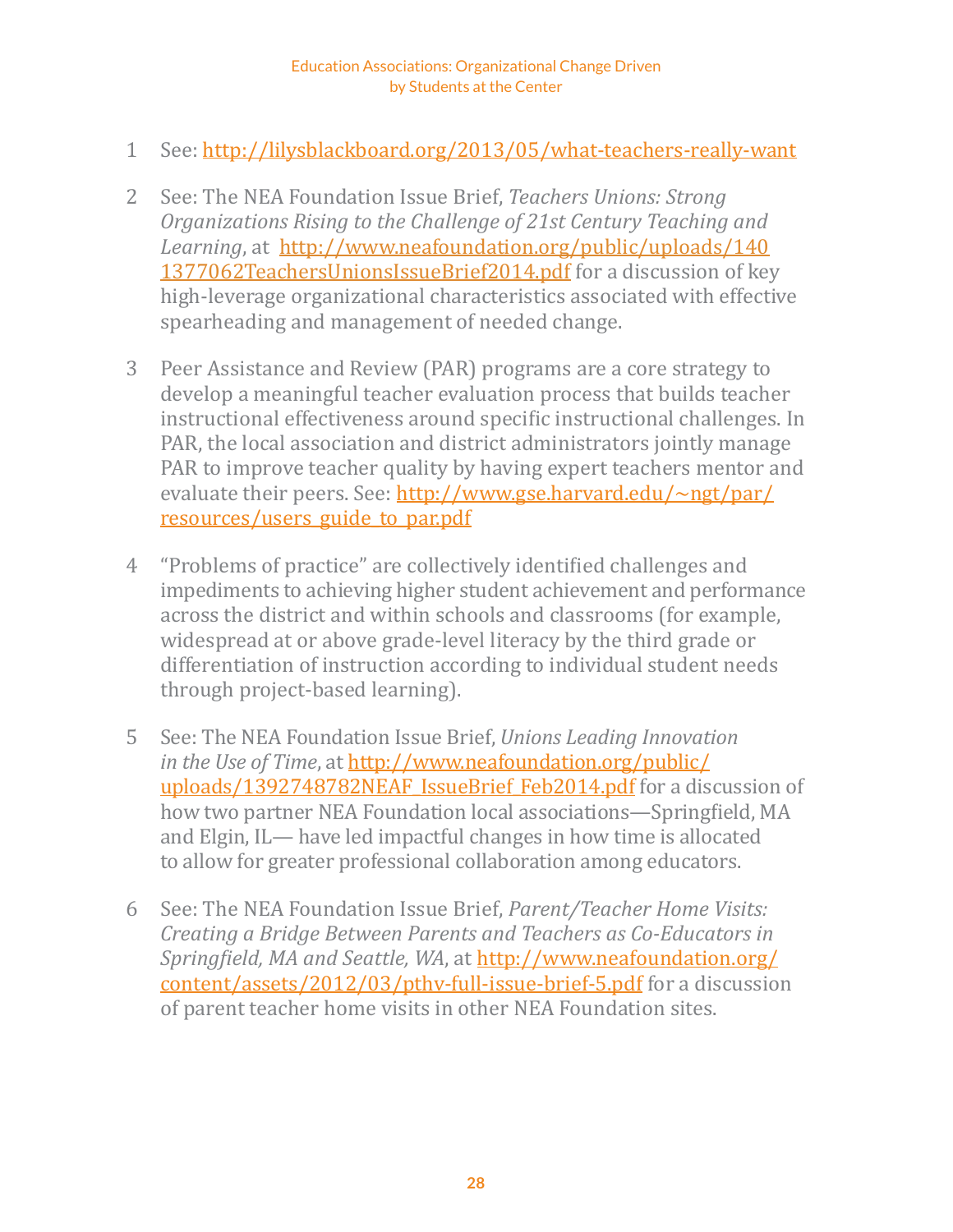- 7 See, for example, The American Public School Teacher Past, Present, and Future at [http://hepg.org/hep-home/books/the-american-public-school](http://hepg.org/hep-home/books/the-american-public-school-teacher)[teacher](http://hepg.org/hep-home/books/the-american-public-school-teacher) for the range of oft-cited questions driving today's debate surrounding predominant reform proposals for the profession of teaching.
- 8 *Do Unions Help or Hinder Student Achievement* at [http://www.osba.org/](http://www.osba.org/Resources/Article/Employee_Management/Do_unions_help_or_hurt_student_achievement.asp) [Resources/Article/Employee\\_Management/Do\\_unions\\_help\\_or\\_hurt\\_](http://www.osba.org/Resources/Article/Employee_Management/Do_unions_help_or_hurt_student_achievement.asp) [student\\_achievement.asp](http://www.osba.org/Resources/Article/Employee_Management/Do_unions_help_or_hurt_student_achievement.asp)
- 9 See page 92 of 2014-2016 SJTA contract; [http://www.sanjuanteachersassociation.org/docs/SJTA-COLLECTIVE-](http://www.sanjuanteachersassociation.org/docs/SJTA-COLLECTIVE-BARGAINING-CONTRACT-2014-16.pdf)[BARGAINING-CONTRACT-2014-16.pdf](http://www.sanjuanteachersassociation.org/docs/SJTA-COLLECTIVE-BARGAINING-CONTRACT-2014-16.pdf)
- 10 See: The NEA Foundation Issue Brief, *High Performing School Districts to Close Achievement Gaps in NEA Foundation-Funded Communities* at [http://www.neafoundation.org/content/assets/2012/11/nea\\_](http://www.neafoundation.org/content/assets/2012/11/nea_issuebrief_highperforming_final-3.pdf) issuebrief highperforming final-3.pdf
- 11 See: [http://www.nctq.org/docs/Teacher\\_PGS\\_Handbook\\_2013-14.pdf](http://www.nctq.org/docs/Teacher_PGS_Handbook_2013-14.pdf)
- 12 Cullison is currently a member of the NEA Foundation team leading the Institute for Innovation in Teaching and Learning.
- 13 See: [http://www6.montgomerycountymd.gov/content/council/pdf/](http://www6.montgomerycountymd.gov/content/council/pdf/agenda/cm/2013/130318/20130318_ED2.pdf) [agenda/cm/2013/130318/20130318\\_ED2.pdf](http://www6.montgomerycountymd.gov/content/council/pdf/agenda/cm/2013/130318/20130318_ED2.pdf)
- 14 See: "Who Helps Public Schools" at [http://www.urban.org/](http://www.urban.org/publications/410915.html) [publications/410915.html.](http://www.urban.org/publications/410915.html) "Education support organizations (ESOs):" Formed by groups of citizens, they have supported and advanced quality education, serving as catalysts and change agents in communities across the country. They help bring together diverse stakeholders, work with school districts and communities, and work to improve educational outcomes. They vary widely in size, activities, and even in purpose.
- 15 See: Why Teacher Voice Matters at: [http://www.aft.org/ae/](http://www.aft.org/ae/winter2014-2015/kahlenberg_potter_sb) winter2014-2015/kahlenberg potter sb